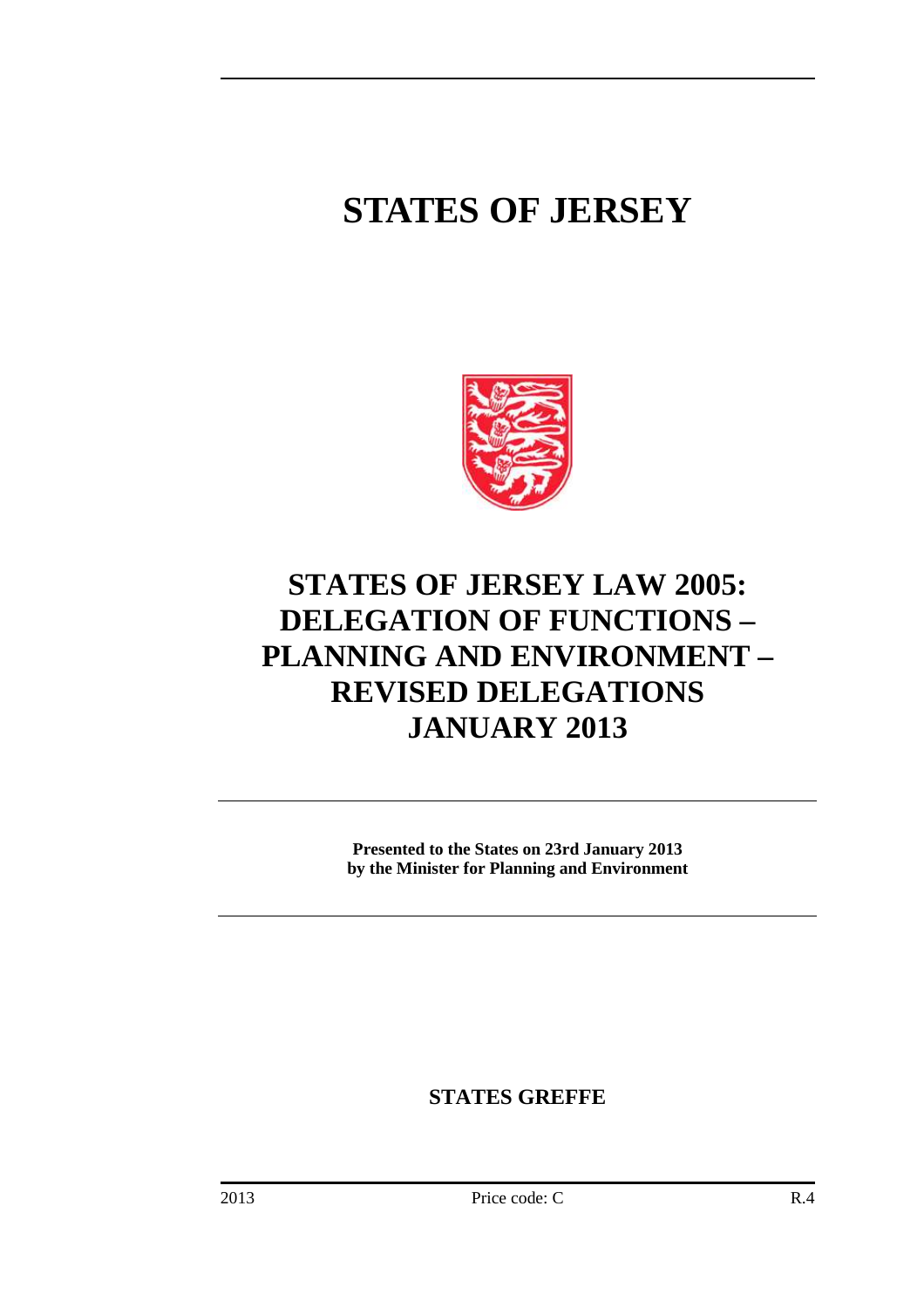#### **REPORT**

On 21st January 2013, the Minister for Planning and Environment made a Ministerial Decision delegating certain of his functions under Article 28 of the States of Jersey Law 2005 (MD-PE-2012-0133, available at www.gov.je).

Article 28 of the States of Jersey Law 2005 permits a Minister to delegate, wholly or partly, functions to an Assistant Minister or an officer.

The Law states, *inter alia* –

#### "**28 Power of Minister to delegate functions**

- (1) A Minister may delegate, wholly or partly, functions conferred upon or vested in the Minister by or under this Law or any other enactment or any enactment of the United Kingdom having effect in Jersey, to –
	- (a) one of his or her Assistant Ministers;
	- (b) an officer.
- (2) A Minister shall not delegate
	- (a) any power to make an enactment;
	- (b) any power to decide an appeal under an enactment;
	- (c) any function the delegation of which is prohibited by an enactment.
- (3) The delegation of functions by a Minister under this Article shall not prevent the Minister exercising those functions personally.
- (4) Where any licence, permit or authorization is granted in purported exercise of functions delegated under paragraph (1), no criminal proceedings shall lie against any person for any act done, or omitted to be done, in good faith and in accordance with the terms of the licence, permit or authorization, by reason that the functions had not been delegated, or that any requirement attached to the delegation of the functions had not been complied with.
- (5) In this Article –

"Minister" includes the Chief Minister;

"officer" means a States' employee within the meaning of the Employment of States of Jersey Employees (Jersey) Law 2005 and includes a member of the States of Jersey Police Force and an officer appointed under paragraph 1(1) of Part 1 of Schedule 2 to the Immigration Act 1971 as extended to Jersey by the Immigration (Jersey) Order 1993.

(6) The States may by Regulations amend the definition "officer" in paragraph (5)."

The terms of the delegations, and the legislation under which those delegations were made, were recorded in a Report attached to the Ministerial Decision, as shown below –

------------------------------------------------------------------------------------------------------------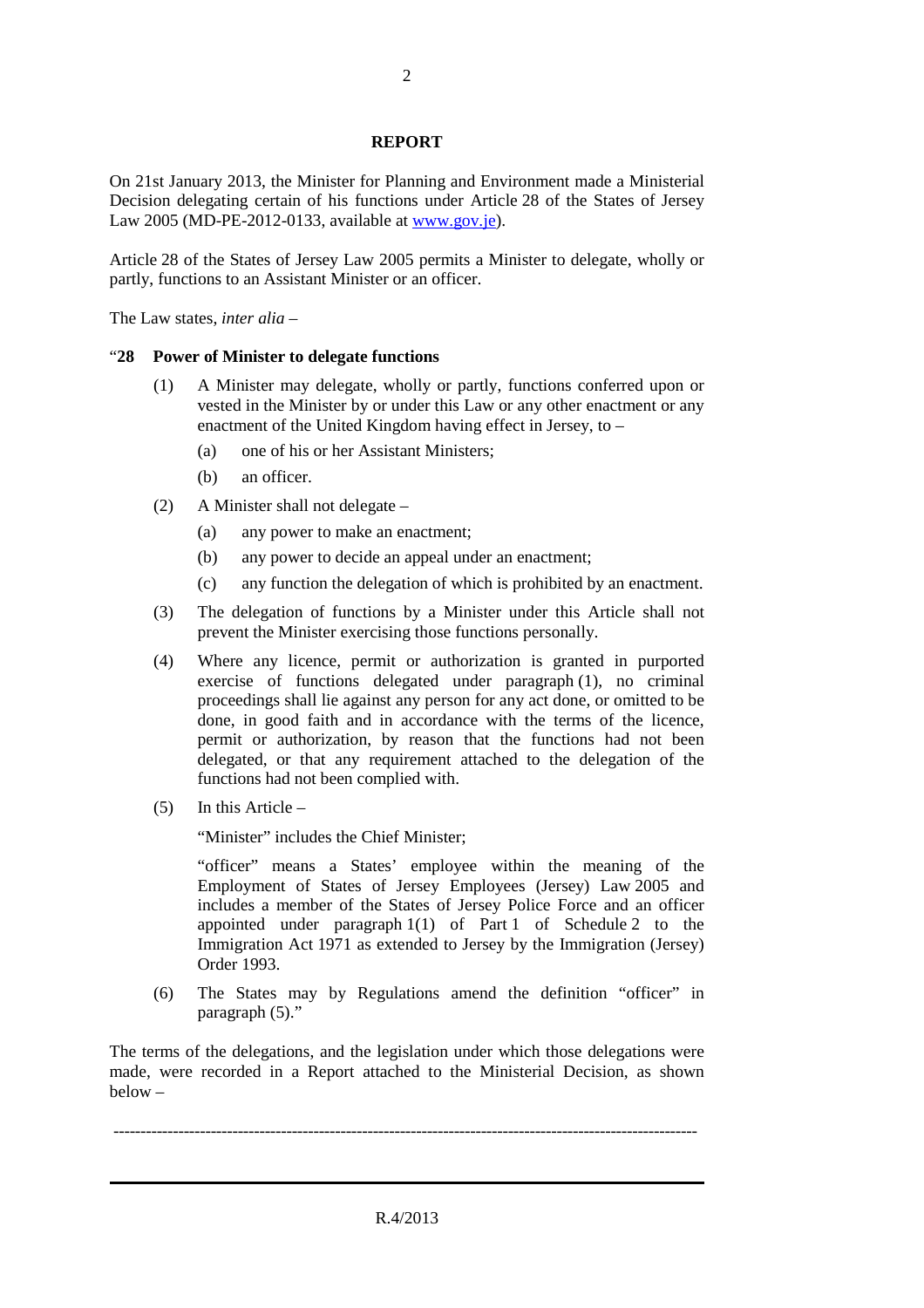### **Scheme of Delegation for the Minister for Planning and Environment January 2013**

- **1. By virtue of the power conferred on him by Article 28(1) of the States of Jersey Law 2005, the Minister has delegated to the Assistant Minister the following functions conferred upon or vested in him**:
	- 1.1 The lodging of a Proposition with the States Assembly in accordance with Standing Order 19(c) of the Standing Orders of the States of Jersey.
	- 1.2 Presentation of Reports or Comments to the States Assembly in accordance with Standing Order 35(1)(b) of the Standing Orders of the States of Jersey.

Where the Minister has indicated, for whatever reason, to the Assistant Minister that making any such decision is appropriate.

**2. By virtue of the power conferred on him by Article 28(1) of the States of Jersey Law 2005 and Article 9A of the Planning and Building (Jersey) Law 2002, the Minister has delegated the following functions conferred upon or vested in him subject to the conditions as stated.** 

| Law                                  | <b>Detail/Involves</b>                                                                                                                                                                                       | <b>Delegated to whom</b>                                                                                          |
|--------------------------------------|--------------------------------------------------------------------------------------------------------------------------------------------------------------------------------------------------------------|-------------------------------------------------------------------------------------------------------------------|
|                                      | <b>Planning and Building (Jersey) Law 2002</b>                                                                                                                                                               |                                                                                                                   |
|                                      | APPLICATIONS FOR PLANNING PERMISSION                                                                                                                                                                         |                                                                                                                   |
| Article 9(5)<br>Article 9(6)         | Determining that an application has been<br>properly made, that sufficient information is<br>accompanying the application and that if this<br>is not the case that the application can be<br>refused.        | • Planning<br><b>Applications Panel</b><br>$\bullet$ Chief Officer –<br>Department of the<br>Environment          |
| Article $11(3)$                      | Determining that an application has been<br>publicized in accordance with the Planning<br>and Building (Application Publication)<br>(Jersey) Order 2006.                                                     | Directors of Planning<br>Development Control<br>and Policy, Projects<br>and the Historic                          |
| Article 11(4)                        | Taking into account representations received<br>in connection with a planning application.                                                                                                                   | Environment<br><b>Principal Planners</b>                                                                          |
| Article $11(5)$                      | Requiring evidence to demonstrate that an<br>application for planning permission has been<br>publicised or notified in the appropriate<br>manner.                                                            | and, Principal<br>Historic Environment<br>Officer<br>• Senior Planners and<br><b>Assistant Senior</b><br>Planners |
| Article $11(6)$                      | Provision of a copy of any part of an<br>application for consideration or comment.                                                                                                                           |                                                                                                                   |
| Article $13(1)$ , $(2)$<br>and $(3)$ | Determination as to whether an application<br>for planning permission should be the<br>subject of an Environmental<br>Impact<br>Assessment (EIA) and consideration of<br>applications accompanied by an EIA. |                                                                                                                   |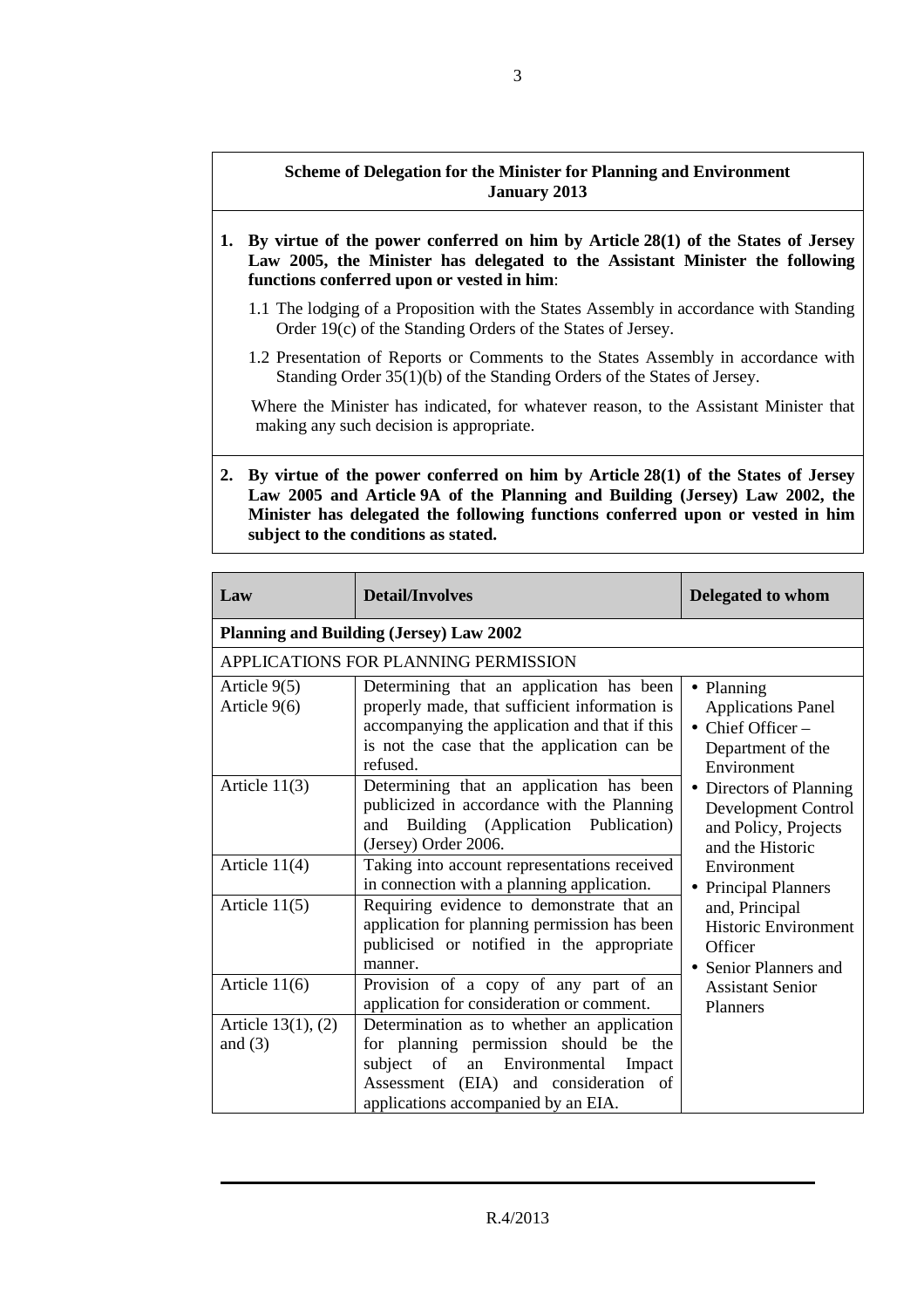| Law               | <b>Detail/Involves</b>                                                                                                                                                                                                                                                                                | <b>Delegated to whom</b>                                                                                                                                                                     |
|-------------------|-------------------------------------------------------------------------------------------------------------------------------------------------------------------------------------------------------------------------------------------------------------------------------------------------------|----------------------------------------------------------------------------------------------------------------------------------------------------------------------------------------------|
| Article 14        | Consideration of any comments received<br>from the relevant Highway Authority (if<br>any) in respect of any effect that any<br>development might have on highway safety.                                                                                                                              | • Planning<br><b>Applications Panel</b><br>• Chief Officer,<br>Department of the                                                                                                             |
| Article 15        | Consideration of any comments received<br>Minister<br>from<br>the<br>for<br>Economic<br>Development in respect of any effect any<br>development might have on the harbours or<br>airport.                                                                                                             | Environment<br>• Directors of Planning<br><b>Development Control</b><br>and Policy, Projects<br>and the Historic                                                                             |
| Article 16        | Consideration of any comments received<br>from the Minister for Transport<br>and<br>Technical Services in respect of any effect<br>development might have<br>any<br>on<br>the<br>sewerage or drainage system, flood defence<br>works, surface water issues or water quality.                          | Environment<br>• Principal Planners,<br>Principal Historic<br><b>Environment Officer</b><br>• Senior Planners and<br><b>Assistant Senior</b>                                                 |
| Article 17        | Consideration of any comments received<br>from any Minister or other body created by<br>statute who has an interest in an application<br>for planning permission.                                                                                                                                     | Planners                                                                                                                                                                                     |
| Article 19        | Granting of planning permission either                                                                                                                                                                                                                                                                |                                                                                                                                                                                              |
| (save for         | without conditions, or subject to conditions,                                                                                                                                                                                                                                                         |                                                                                                                                                                                              |
| Article $19(3)$ ) | and the refusal of planning permission,<br>following the submission of an application.                                                                                                                                                                                                                |                                                                                                                                                                                              |
| Article 19(3)     | Grant of planning permission inconsistent<br>with the Island Plan.                                                                                                                                                                                                                                    | Planning<br>$\bullet$<br><b>Applications Panel</b>                                                                                                                                           |
| Article 19(3)     | Grant of planning permission inconsistent<br>with the Island Plan for minor applications<br>(as defined by the Department's guidance)                                                                                                                                                                 | $\bullet$<br>Chief Officer<br>Department of the<br>Environment<br>Directors of<br>$\bullet$<br>Planning<br>Development<br>Control and Policy,<br>Projects and the<br>Historic<br>Environment |
| Article 20        | planning<br>permission<br>Grant<br>of<br>for<br>development already undertaken following<br>the submission of an application.<br>Grant of planning permission<br>for<br><sub>a</sub><br>development that does not accord with a<br>condition attached to a previously granted<br>planning permission. | • Planning<br><b>Applications Panel</b><br>• Chief Officer,<br>Department of the<br>Environment<br>• Directors of Planning<br><b>Development Control</b>                                     |
| Article 21        | Variation of a condition<br>attached to a<br>previously<br>granted planning<br>permission<br>application to<br>following<br>vary the<br>an<br>condition.                                                                                                                                              | and Policy, Projects<br>and the Historic<br>Environment<br>• Principal Planners,                                                                                                             |
| Article 22        | The giving of reasons for the grant or refusal<br>of an application for planning permission.                                                                                                                                                                                                          | Principal Historic<br><b>Environment Officer</b>                                                                                                                                             |
| Article 23        | The attaching of appropriate conditions to                                                                                                                                                                                                                                                            | • Senior Planners and                                                                                                                                                                        |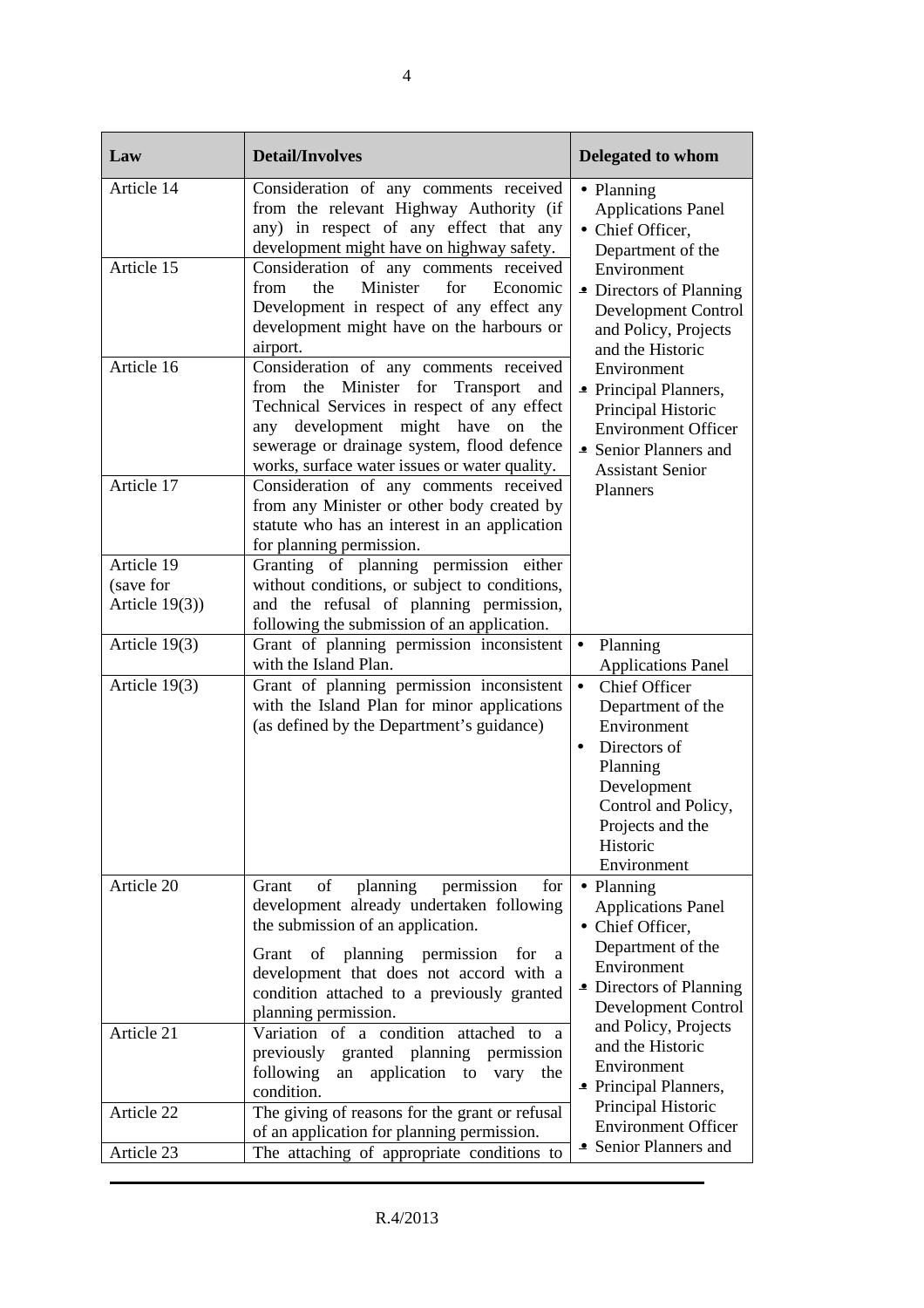| Law                                                           | <b>Detail/Involves</b>                                                                                                                                                                                                               | Delegated to whom                                                                                                                                                                                                                                                                                                                                                                                                                                           |
|---------------------------------------------------------------|--------------------------------------------------------------------------------------------------------------------------------------------------------------------------------------------------------------------------------------|-------------------------------------------------------------------------------------------------------------------------------------------------------------------------------------------------------------------------------------------------------------------------------------------------------------------------------------------------------------------------------------------------------------------------------------------------------------|
| Article 26<br>Article 28                                      | any grant of planning permission.<br>Termination of a planning permission which<br>has been commenced but not completed by<br>reference to time limit.<br>Provision of a certificate of completion of a<br>development.              | <b>Assistant Senior</b><br>Planners                                                                                                                                                                                                                                                                                                                                                                                                                         |
|                                                               | APPLICATIONS FOR BUILDING PERMISSION<br>(BUILDING BYE-LAWS APPROVAL)                                                                                                                                                                 |                                                                                                                                                                                                                                                                                                                                                                                                                                                             |
| Article 34(4)                                                 | Refusal of an application for building<br>permission on the basis of appropriate details<br>not being submitted.                                                                                                                     | • Chief Officer,<br>Department of the<br>Environment                                                                                                                                                                                                                                                                                                                                                                                                        |
| Article $35(2)$                                               | Granting of building permission that is<br>inconsistent with the Building Bye Laws.                                                                                                                                                  | • Director of Building<br>Control                                                                                                                                                                                                                                                                                                                                                                                                                           |
| Article $35(3)$<br>and $(4)$<br>Article 36<br>Article $35(2)$ | Granting or refusal of building permission<br>(Building Bye Laws).<br>Giving of reasons for the refusal of building<br>permission (Bye Laws).<br>Granting of building permission that is<br>inconsistent with the Building Bye Laws. | • Chief Officer,<br>Department of the<br>Environment<br>• Director of Building<br>Control<br>• Directors of Planning<br>Development Control<br>and Planning Policy,<br>Projects and the<br><b>Historic Environment</b><br>• Principal Building<br><b>Control Surveyors</b><br>• Senior Building<br><b>Control Surveyors</b><br>• Building Control<br>Surveyors<br>• Chief Officer,<br>Department of the<br>Environment<br>• Director of Building<br>Control |
|                                                               | ENFORCEMENT OF PLANNING AND BUILDING CONTROLS                                                                                                                                                                                        |                                                                                                                                                                                                                                                                                                                                                                                                                                                             |
| Article 40                                                    | Service of an Enforcement Notice where<br>there has been a breach of Development<br>Controls (Planning Controls and Building<br>Controls).                                                                                           | • Planning<br><b>Applications Panel</b><br>• Chief Officer,<br>Department of the                                                                                                                                                                                                                                                                                                                                                                            |
| Article 42                                                    | Variation or withdrawal of an Enforcement<br>Notice.                                                                                                                                                                                 | Environment<br>• Directors of Building                                                                                                                                                                                                                                                                                                                                                                                                                      |
| Article 45<br>Article 47                                      | Service, alteration or withdrawal of a Stop<br>Notice.<br>Service of an Enforcement Notice in respect                                                                                                                                | Control; Planning<br>Development Control<br>and Planning Policy,                                                                                                                                                                                                                                                                                                                                                                                            |
|                                                               | of non-compliance with a condition attached<br>to a planning or building permission.                                                                                                                                                 | Projects and the<br>Historic Environment<br>• Principal Planners,<br>Principal Historic                                                                                                                                                                                                                                                                                                                                                                     |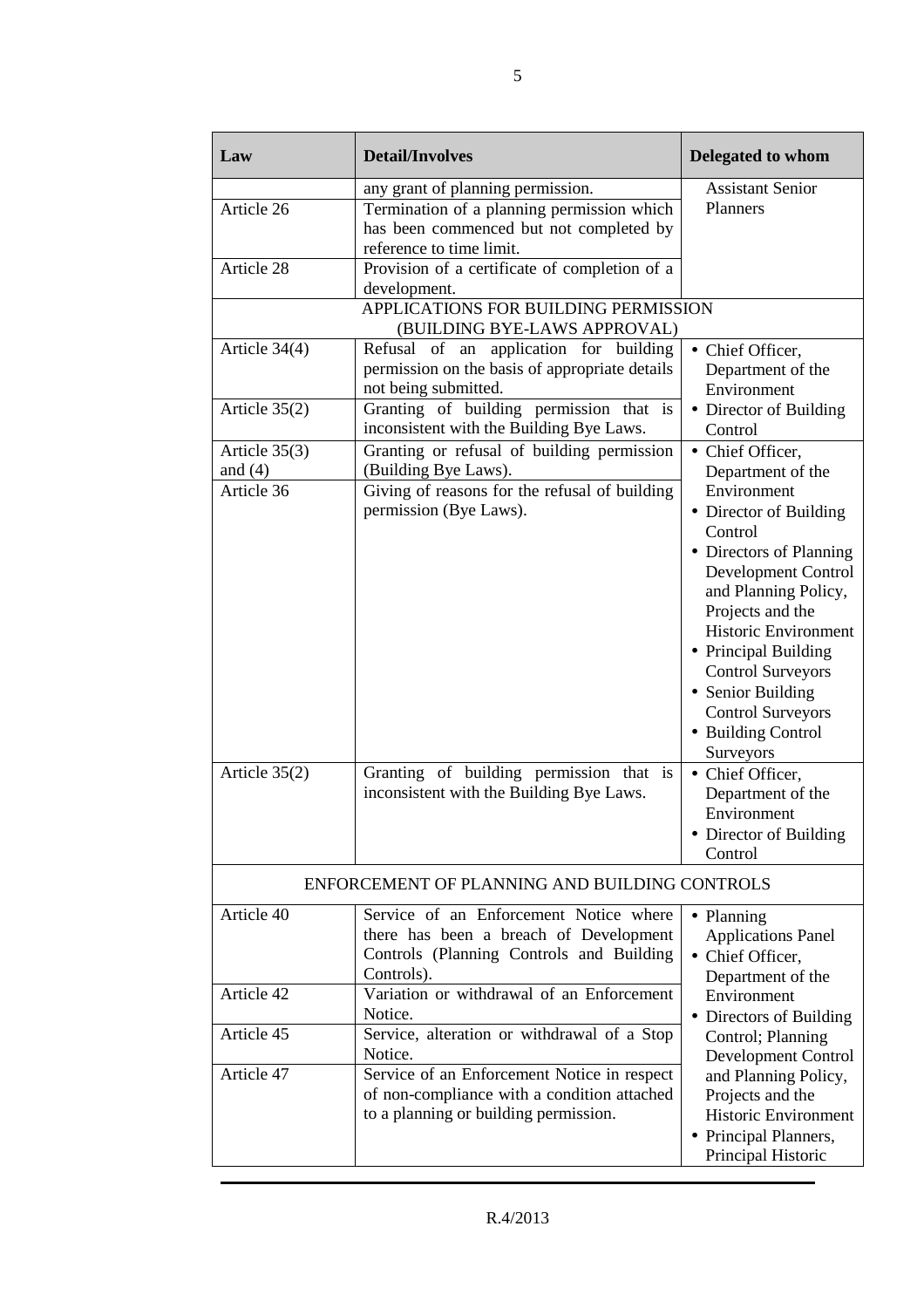| Law                                    | <b>Detail/Involves</b>                                                                                                                                                                          | <b>Delegated to whom</b>                                                                                                                                                                                                                                                                                                                                                                                                                                    |
|----------------------------------------|-------------------------------------------------------------------------------------------------------------------------------------------------------------------------------------------------|-------------------------------------------------------------------------------------------------------------------------------------------------------------------------------------------------------------------------------------------------------------------------------------------------------------------------------------------------------------------------------------------------------------------------------------------------------------|
|                                        |                                                                                                                                                                                                 | <b>Environment Officer</b><br>and Principal<br><b>Building Control</b><br>Surveyors                                                                                                                                                                                                                                                                                                                                                                         |
|                                        | SITES OF SPECIAL INTEREST                                                                                                                                                                       |                                                                                                                                                                                                                                                                                                                                                                                                                                                             |
| Article 51<br>Article 52<br>Article 53 | Maintenance of a List of Sites of Special<br>Interest.<br>Adding or removing of a building or place<br>on the List of Sites of Special Interest.<br>Provisional Listing of a building or place. | • Chief Officer,<br>Department of the<br>Environment<br>• Directors of Planning<br><b>Development Control</b><br>and Policy, Projects<br>and the Historic<br>Environment<br>• Principal Planners,<br>Principal Historic<br><b>Environment Officer</b><br>• Principal Planners,<br>Principal Historic<br><b>Environment Officer</b><br>• Director of<br>Environment/Deputy<br><b>Chief Officer</b><br>• Director of<br>Environmental<br>Management and       |
|                                        |                                                                                                                                                                                                 | <b>Rural Economy</b><br>• Principal Ecologist                                                                                                                                                                                                                                                                                                                                                                                                               |
| Article $54(2)(a)$                     | Grant of permission to carry out works to an<br>which,<br>whilst<br><b>SSI</b><br>not<br>amounting<br>to<br>development, would affect the character of<br>the SSI.                              | • Planning<br><b>Applications Panel</b><br>• Chief Officer,<br>Department of the<br>Environment<br>• Directors of Planning<br><b>Development Control</b><br>and Policy, Projects<br>and the Historic<br>Environment<br>• Principal Planners,<br>Principal Historic<br><b>Environment Officer</b><br>• Senior Planners and<br><b>Assistant Senior</b><br>Planners<br>• Director of<br>Environment/<br>Deputy Chief Officer<br>• Director of<br>Environmental |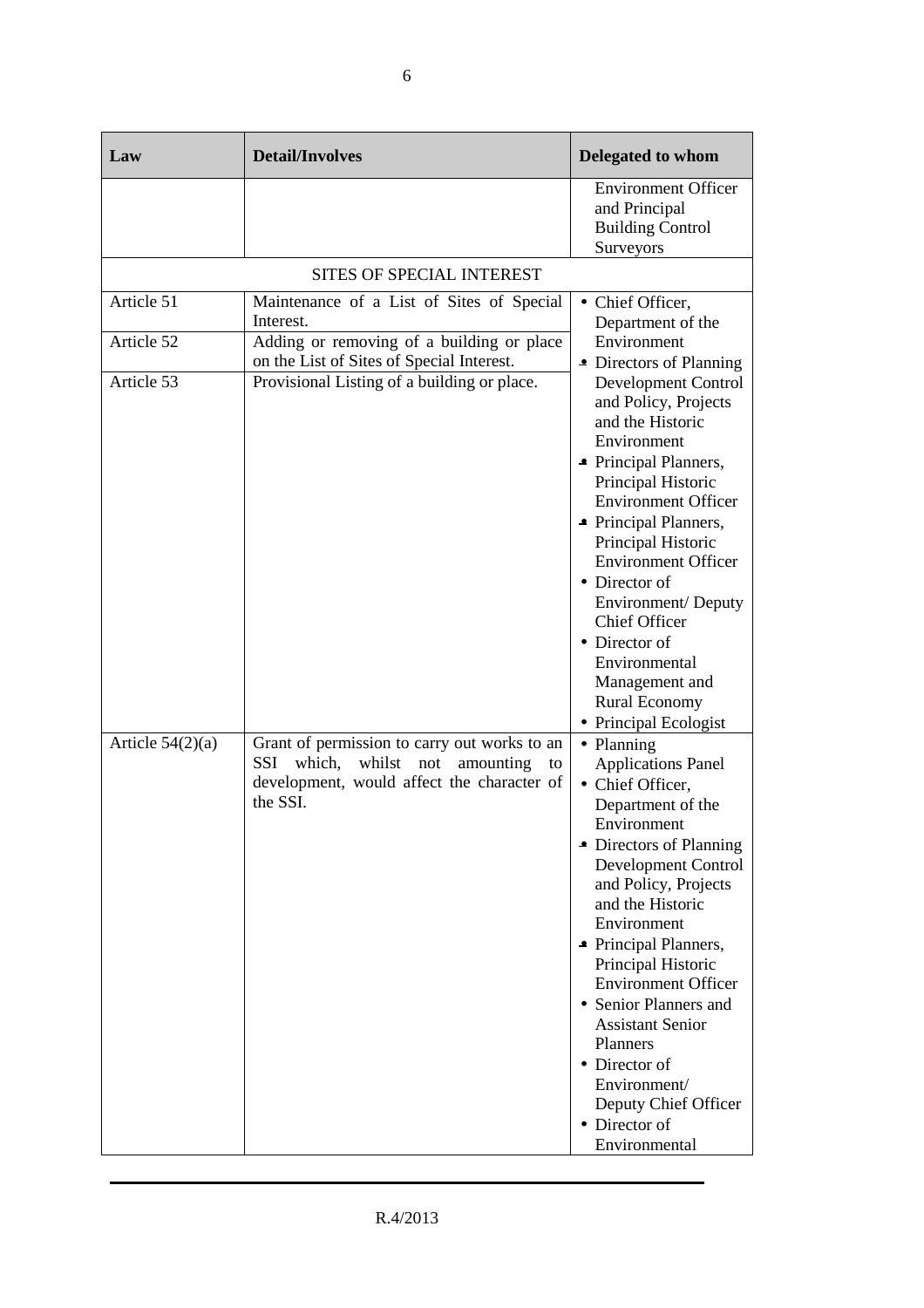| Law                | <b>Detail/Involves</b>                                               | <b>Delegated to whom</b>                                                                                                 |
|--------------------|----------------------------------------------------------------------|--------------------------------------------------------------------------------------------------------------------------|
|                    |                                                                      | Management and<br>Rural Economy<br>• Principal Ecologist                                                                 |
| Article 55(3)      | This relates to allowing activities which are<br>restricted on SSIs. | • Planning<br><b>Applications Panel</b><br>• Chief Officer,<br>Department of the<br>Environment                          |
|                    |                                                                      | In relation to those<br>activities indicated in<br>Article $55(1)(a)$<br>and $(b)$ –                                     |
|                    |                                                                      | • Directors of Planning<br>Development Control<br>and Policy, Projects<br>and the Historic<br>Environment                |
|                    |                                                                      | • Principal Historic<br><b>Environment Officer</b>                                                                       |
|                    |                                                                      | In relation to those<br>activities indicated in<br>Article $55(1)(c)$                                                    |
|                    |                                                                      | (relating to those<br>activities stipulated in<br>Article $55(2)$ ) –                                                    |
|                    |                                                                      | • Director of<br>Environment/<br>Deputy Chief Officer                                                                    |
|                    |                                                                      | • Director of<br>Environmental<br>Management and                                                                         |
|                    |                                                                      | <b>Rural Economy</b><br>• Principal Ecologist                                                                            |
|                    | PROTECTED TREES                                                      |                                                                                                                          |
| Article 58         | Maintenance of a List of Protected Trees.                            | • Planning                                                                                                               |
| Article 59         | Adding or removing a tree on the List of<br>Protected Trees.         | <b>Applications Panel</b><br>• Chief Officer,                                                                            |
| Article 60         | Provisional listing of trees.                                        | Department of the                                                                                                        |
| Article $61(1)(a)$ | Grant of permission to carry out works to a<br>Protected Tree.       | Environment<br>• Directors of Planning<br>Development Control<br>and Policy, Projects<br>and the Historic<br>Environment |
|                    |                                                                      | • Principal Planners,<br>Principal Historic                                                                              |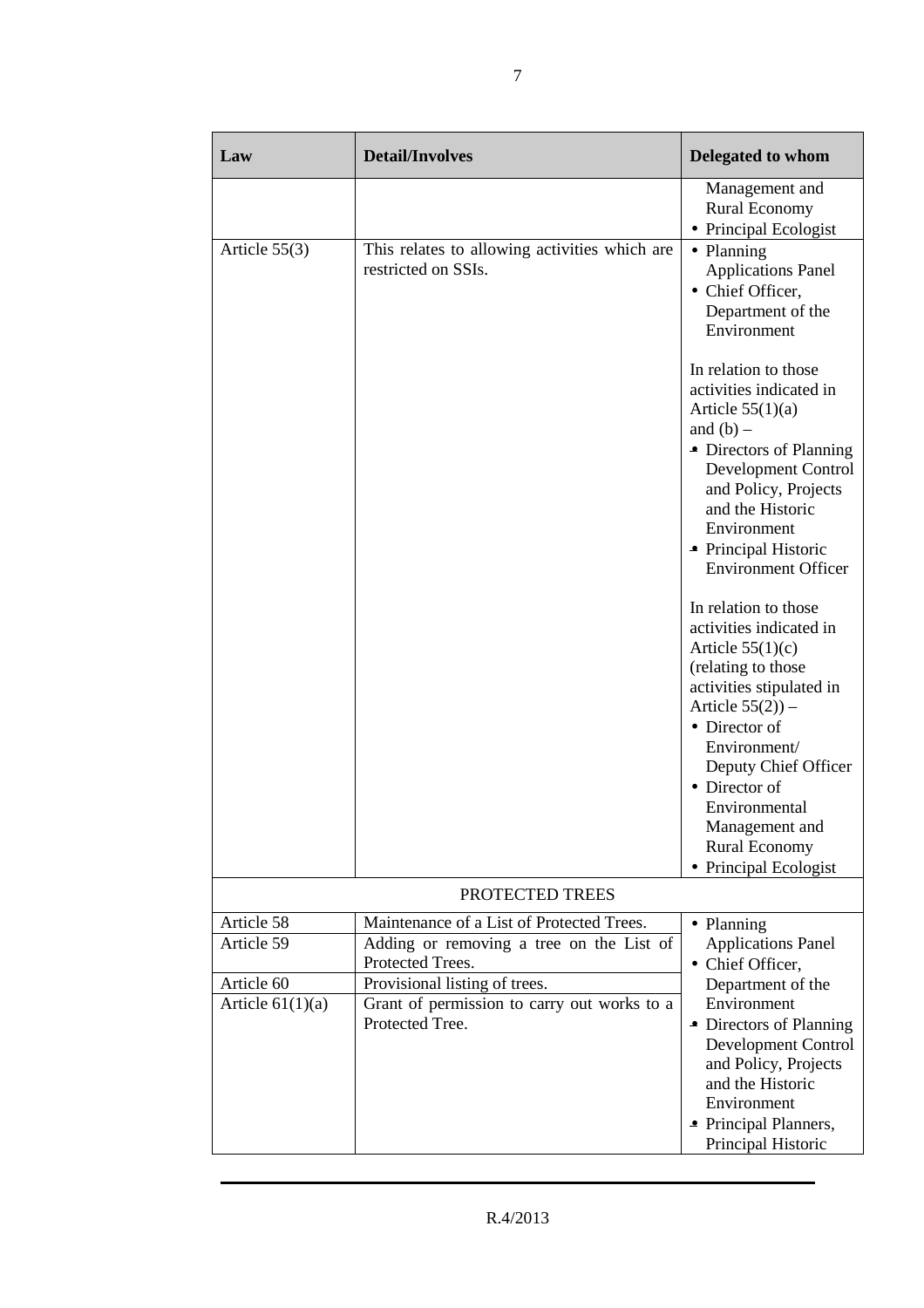| Law                       | <b>Detail/Involves</b>                                                                                                                                  | <b>Delegated to whom</b>                                                                                                                                                                                                                                                                  |
|---------------------------|---------------------------------------------------------------------------------------------------------------------------------------------------------|-------------------------------------------------------------------------------------------------------------------------------------------------------------------------------------------------------------------------------------------------------------------------------------------|
|                           |                                                                                                                                                         | <b>Environment Officer</b><br>• Senior Planners and<br><b>Assistant Senior</b><br><b>Planners</b><br>• Director of<br>Environment/<br>Deputy Chief Officer<br>• Director of<br>Environmental<br>Management and<br><b>Rural Economy</b><br>• Principal Ecologist                           |
|                           | <b>DANGEROUS STRUCTURES</b>                                                                                                                             |                                                                                                                                                                                                                                                                                           |
| Article 66<br>Article 68  | Serving of a dangerous buildings notice.<br>Variation or withdrawal of a dangerous<br>building notice.                                                  | • Chief Officer,<br>Department of the<br>Environment                                                                                                                                                                                                                                      |
| Article 71                | Immediate action to ensure safety of a<br>building.<br>This includes powers of entry to carry out<br>any such works.                                    | • Directors of Planning<br><b>Development Control</b><br>and Planning Policy,<br>Projects and the<br>Historic Environment<br>and Building Control<br>• Principal Building<br><b>Control Surveyors</b><br>• Senior Building<br><b>Control Surveyors</b><br>• Building Control<br>Surveyors |
|                           | PLANNING OBLIGATION AGREEMENTS                                                                                                                          |                                                                                                                                                                                                                                                                                           |
| Article 25                | Entering into a Planning Obligation and<br>modifying or discharging all or part of the<br>obligations of that Agreement.                                | • Chief Officer,<br>Department of the<br>Environment<br>• Directors of Planning<br>and Development<br>Control and Planning<br>Policy, Projects and<br>the Historic<br>Environment                                                                                                         |
| <b>CARAVANS</b>           |                                                                                                                                                         |                                                                                                                                                                                                                                                                                           |
| Article 99<br>Article 101 | Permission to import a caravan, campervan<br>or any other vehicle with sleeping, etc.<br>accommodation<br>Attaching of conditions to the importation of | • Planning<br><b>Applications Panel</b><br>• Chief Officer,                                                                                                                                                                                                                               |
|                           | a caravan, etc.                                                                                                                                         | Department of the<br>Environment<br>• Directors of Planning<br>Development Control<br>and Policy, Projects                                                                                                                                                                                |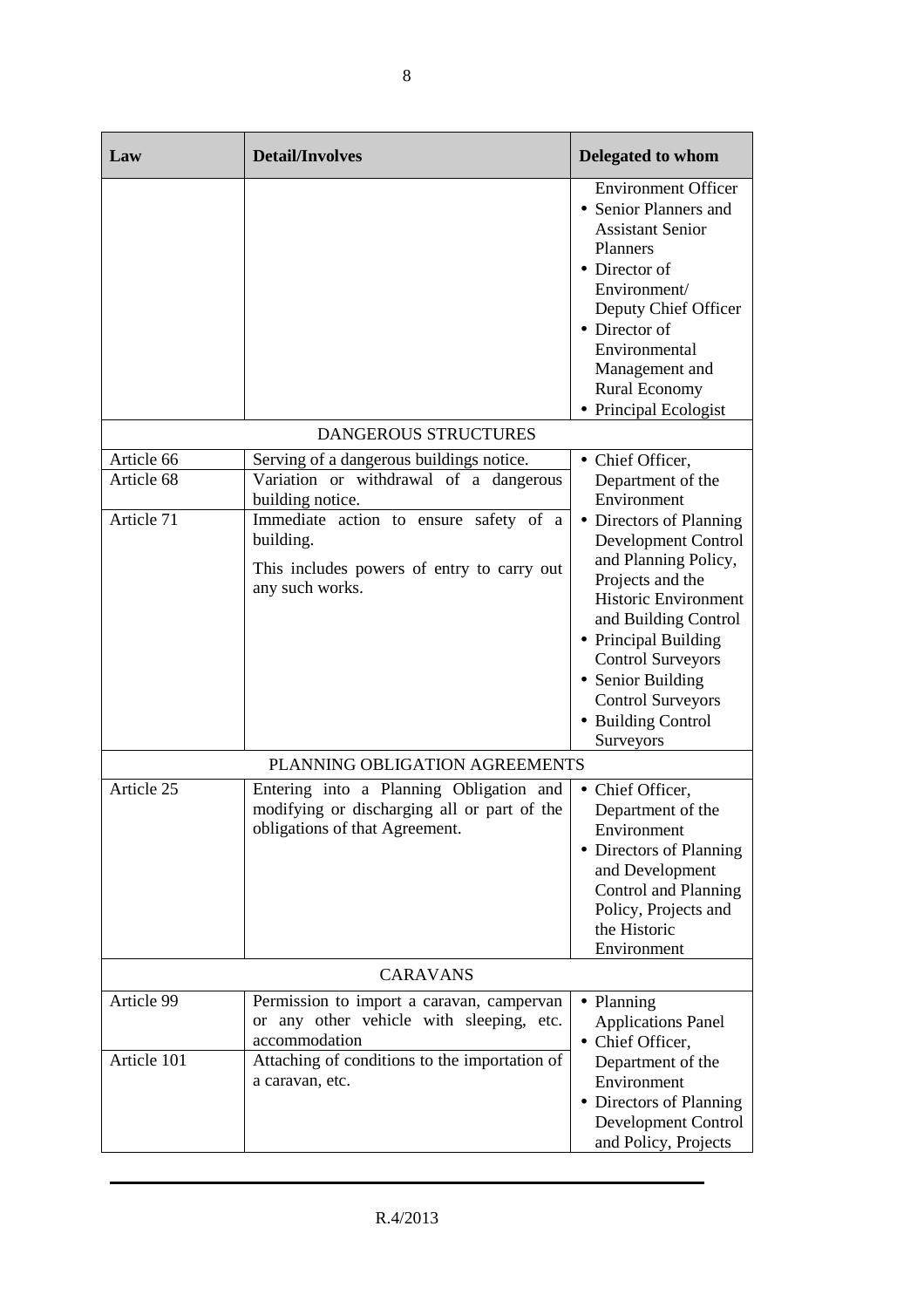| Law                                                                                 | <b>Detail/Involves</b>                                                                                                                                                                        | <b>Delegated to whom</b>                                                                                                                                                                                                                                                                                             |
|-------------------------------------------------------------------------------------|-----------------------------------------------------------------------------------------------------------------------------------------------------------------------------------------------|----------------------------------------------------------------------------------------------------------------------------------------------------------------------------------------------------------------------------------------------------------------------------------------------------------------------|
|                                                                                     |                                                                                                                                                                                               | and the Historic<br>Environment<br>• Principal Planners<br>and, Principal<br>Historic Environment<br>Officer<br>• Senior Planners and<br><b>Assistant Senior</b><br>Planners<br>• Enforcement Officers                                                                                                               |
|                                                                                     | ENVIRONMENTAL IMPACT ASSESSMENTS                                                                                                                                                              |                                                                                                                                                                                                                                                                                                                      |
|                                                                                     | <b>Planning and Building (Environmental Impact) (Jersey) Order 2006</b>                                                                                                                       |                                                                                                                                                                                                                                                                                                                      |
| Article 3<br>Article 4                                                              | Whether an environmental impact statement<br>is required.<br>What information (the Scope) should be                                                                                           | • Chief Officer,<br>Department of the<br>Environment                                                                                                                                                                                                                                                                 |
|                                                                                     | provided in<br>environmental<br>impact<br>an<br>statement.                                                                                                                                    | • Directors of Planning<br>Development Control<br>and Planning Policy,<br>Projects and the<br><b>Historic Environment</b><br>• Principal Planners,<br>Development Control                                                                                                                                            |
|                                                                                     | PUBLICITY FOR PLANNING APPLICATIONS                                                                                                                                                           |                                                                                                                                                                                                                                                                                                                      |
|                                                                                     | <b>Planning and Building (Application Publication) (Jersey) Order 2006</b>                                                                                                                    |                                                                                                                                                                                                                                                                                                                      |
| All of the powers<br>and<br>responsibilities<br>conferred on the<br>Minister        | Powers relating to the publicising of<br>planning<br>applications<br>for<br>permission<br>including extending the publicity period for<br>more than 21 days and re-advertising a<br>proposal. | • Chief Officer,<br>Department of the<br>Environment<br>• Directors of Planning<br>Development Control<br>and Policy, Projects<br>and the Historic<br>Environment<br>• Principal Planners<br>and Principal<br><b>Historic Environment</b><br>Officer<br>• Senior Planners and<br><b>Assistant Senior</b><br>Planners |
| PUBLIC INQUIRIES<br>(FOR INFORMATION)                                               |                                                                                                                                                                                               |                                                                                                                                                                                                                                                                                                                      |
| Planning and Building (Public Inquiries) (Jersey) Order 2008<br>No powers delegated |                                                                                                                                                                                               |                                                                                                                                                                                                                                                                                                                      |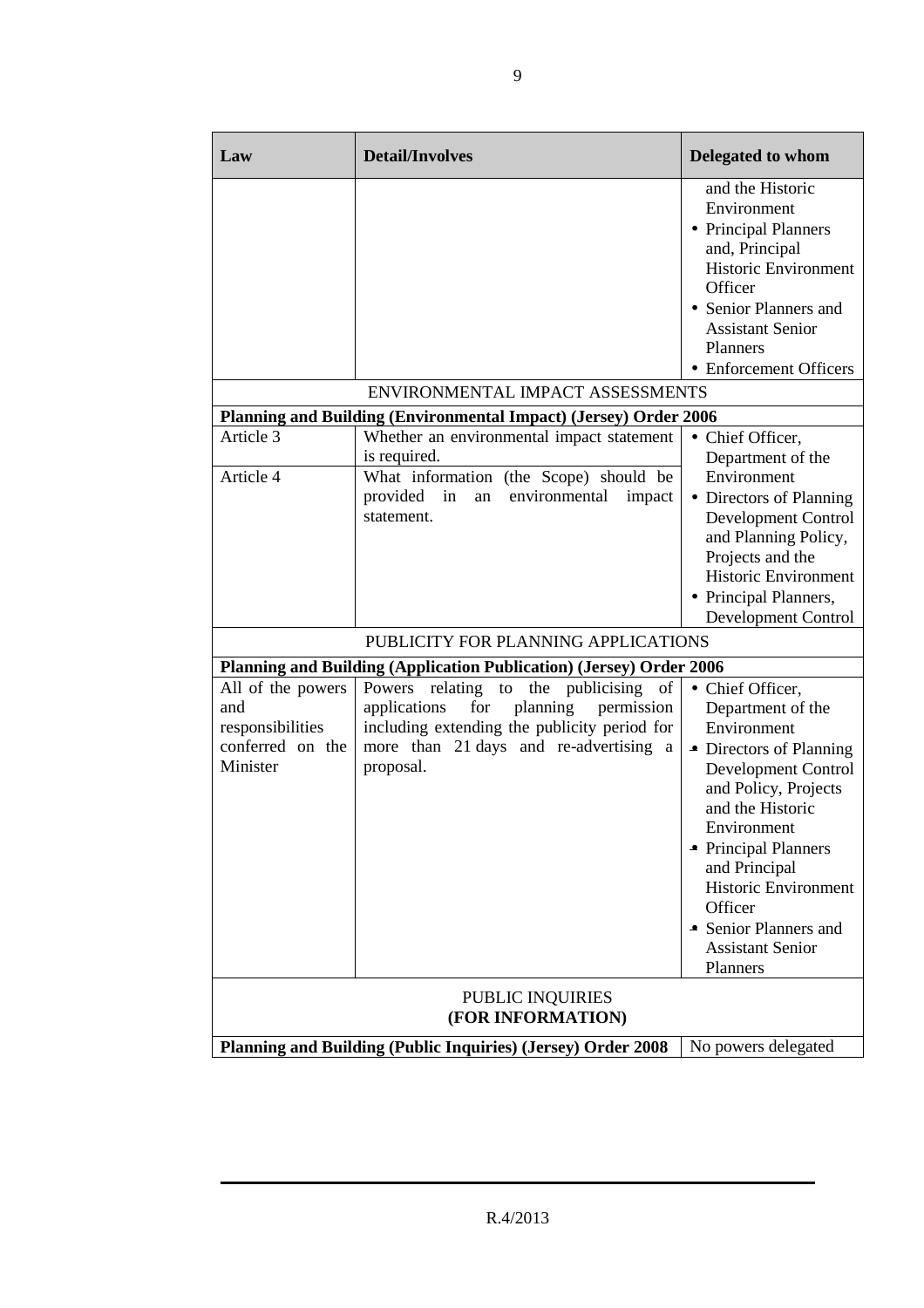| Law                                                                       | <b>Detail/Involves</b>                                                                                                                                                   | Delegated to whom                                                                                                                                                                                                                                                                                                                                               |
|---------------------------------------------------------------------------|--------------------------------------------------------------------------------------------------------------------------------------------------------------------------|-----------------------------------------------------------------------------------------------------------------------------------------------------------------------------------------------------------------------------------------------------------------------------------------------------------------------------------------------------------------|
| <b>MOVEABLE STRUCTURES</b>                                                |                                                                                                                                                                          |                                                                                                                                                                                                                                                                                                                                                                 |
|                                                                           | Planning and Building (Moveable Structures) (Jersey) Order 2006<br>(under Article 81 of the Planning and Building (Jersey) Law 2002                                      |                                                                                                                                                                                                                                                                                                                                                                 |
| All the functions<br>conferred upon or<br>vested in the<br>Minister       | Grant of permission for a moveable structure<br>(as defined by the Order) attachment of<br>conditions on a grant of permission and<br>allowing retrospective permission. | • Chief Officer,<br>Department of the<br>Environment<br>• Directors of Planning<br>Development Control<br>and Policy, Projects<br>and the Historic<br>Environment<br>• Principal Planners<br>and Principal<br><b>Historic Environment</b><br>Officer<br>• Senior Planners and<br><b>Assistant Senior</b><br>Planners                                            |
|                                                                           | <b>CONTROL OF ADVERTISEMENTS</b>                                                                                                                                         |                                                                                                                                                                                                                                                                                                                                                                 |
|                                                                           | Planning and Building (Display of Advertisements) (Jersey) Order 2006<br>(under Article 76 of the Planning and Building (Jersey) Law 2002)                               |                                                                                                                                                                                                                                                                                                                                                                 |
| All the functions<br>conferred upon or<br>vested<br>in<br>the<br>Minister | Grant of permission for an advertisement,<br>attachment of conditions on a grant of<br>permission and<br>allowing<br>retrospective<br>permission.                        | • Planning<br><b>Applications Panel</b><br>• Chief Officer,<br>Department of the<br>Environment<br>• Directors of Planning<br>Development Control<br>and Policy, Projects<br>and the Historic<br>Environment<br>• Principal Planners<br>and Principal<br><b>Historic Environment</b><br>Officer<br>• Senior Planners and<br><b>Assistant Senior</b><br>Planners |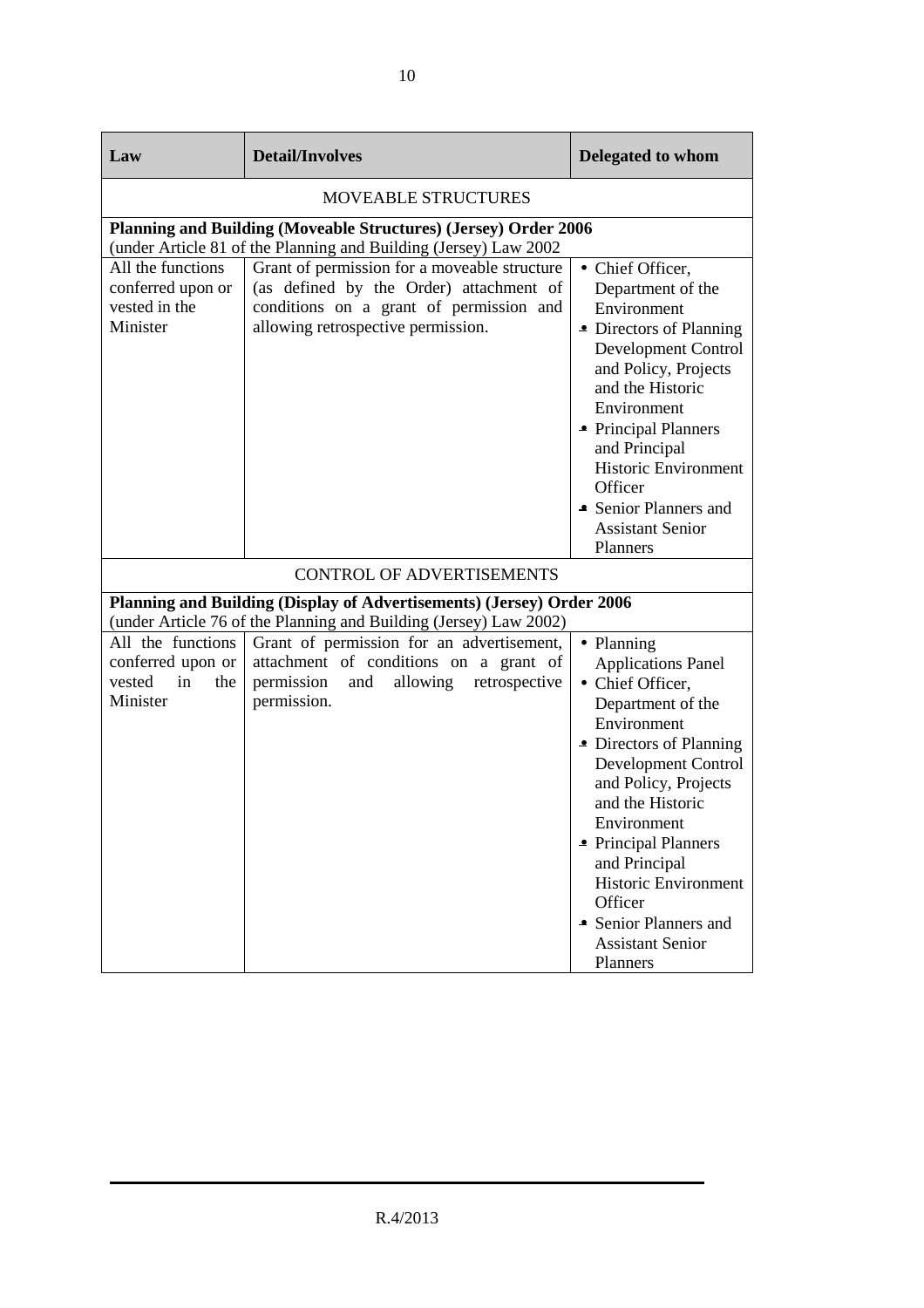| Law                                                                                                                                                                                                                           | <b>Detail/Involves</b>                                                                                                                                                       | Delegated to whom                                                                    |
|-------------------------------------------------------------------------------------------------------------------------------------------------------------------------------------------------------------------------------|------------------------------------------------------------------------------------------------------------------------------------------------------------------------------|--------------------------------------------------------------------------------------|
|                                                                                                                                                                                                                               | <b>HIGH HEDGES</b>                                                                                                                                                           |                                                                                      |
| <b>High Hedges (Jersey) Law 2008</b>                                                                                                                                                                                          |                                                                                                                                                                              |                                                                                      |
| By virtue of the power conferred on him by Article 28(1) of the States of Jersey Law 2005<br>and subject to the conditions set out below, the Minister has delegated the functions<br>conferred upon or vested in him under - |                                                                                                                                                                              |                                                                                      |
| Article 6                                                                                                                                                                                                                     | Determining whether a complainant has<br>taken steps to resolve the situation, whether<br>the complaint is frivolous or vexatious, or<br>whether the complaint is justified. | • Chief Officer,<br>Department of the<br>Environment<br>Directors of Planning        |
| Article 7                                                                                                                                                                                                                     | Issuing of a Remedial Notice provided that<br>the owner of the hedge has not made any<br>representation in connection<br>with<br>the<br>complaint.                           | Development Control<br>and Policy, Projects<br>and the Historic<br>Environment       |
| Article 9                                                                                                                                                                                                                     | Withdrawal of a Remedial Notice and<br>issuing of an amended Notice if appropriate.                                                                                          | • Principal Planners<br>• Senior Planners and<br><b>Assistant Senior</b><br>Planners |

|    | The conditions                                                                                                                                                                                                                                                                                                                                                                                                                                                                                           |  |  |
|----|----------------------------------------------------------------------------------------------------------------------------------------------------------------------------------------------------------------------------------------------------------------------------------------------------------------------------------------------------------------------------------------------------------------------------------------------------------------------------------------------------------|--|--|
| 1. | Authorized Officers refer to those Officers indicated in the table above.                                                                                                                                                                                                                                                                                                                                                                                                                                |  |  |
| 2. | Proposals which, if approved, would involve a departure from the Island Plan, any<br>guidelines or policies published in accordance with Article 6 of the Planning and<br>Building (Jersey) Law 2002, or any other approved planning policy or Ministerial<br>Guidance may only be considered by the Planning Applications Panel (PAP) and<br>nominated Authorized Officers and where, in their opinion, there are good grounds to<br>consider approving the application it may grant such a permission. |  |  |
| 3. | Where the Planning Applications Panel is minded to reach a decision on an application<br>which is fundamentally contrary to the Department's recommendation, the decision will<br>not be taken at that meeting, but referred to the Minister, who may seek further<br>information, issue advice to the Panel, or decide the application him/herself (under<br>Ministerial Decision MD-PE-2006-0012).                                                                                                     |  |  |
| 4. | Neither the Planning Applications Panel, nor any Authorized Officer, will make any<br>decision or otherwise exercise any function in any case in which the Minister has given<br>notice that he wishes to make the decision or exercise the function himself. Such<br>indication may be given at any stage prior to the making of the decision or exercise of<br>the function in pursuance of the delegated powers.                                                                                      |  |  |
| 5. | Where it is considered beneficial, the Minister may sit with the Planning Applications<br>Panel.                                                                                                                                                                                                                                                                                                                                                                                                         |  |  |
| 6. | In relation to all powers indicated above – save for those in relation to the Building Bye-<br>Laws, Dangerous Structures and Caravans – all decisions made by an Authorized<br>Officer will be made on the basis of a recommendation from another Officer. Any such<br>recommendation shall be made in writing and must identify all the material<br>considerations relevant to the decision to be taken or the action to be taken.                                                                     |  |  |
| 7. | In considering applications for planning permission, Authorized Officers may determine<br>applications where representations have been received, where those representations have<br>been accommodated by revisions to the application or by the imposition of relevant<br>conditions.                                                                                                                                                                                                                   |  |  |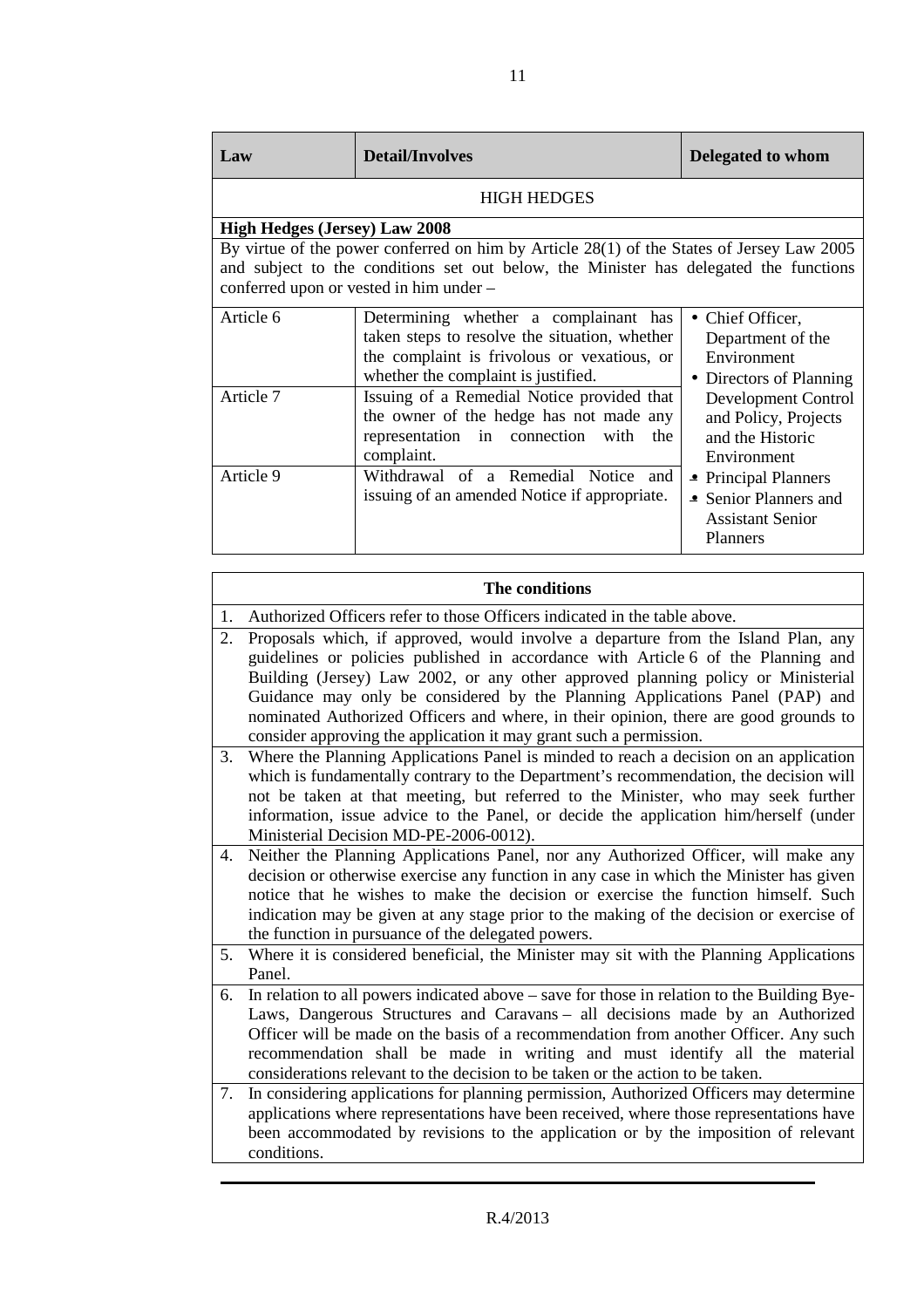- 8. In considering applications for planning permission, Authorized Officers may determine applications where representations have been received from 3 or less individuals, where each individual appears to be from a separate address – when the representations are contrary to the recommendation.
- 9. In deciding whether to include a building or place on a List of Sites of Special Interest, Authorized Officers may take a decision when representations have been received in connection with the process but where those representations are not material in considering whether to include the building or place on any List.
- 10. In deciding whether to include a tree or group of trees on a List of Protected Trees, Authorized Officers may take a decision when representations have been received in connection with the process but where those representations are not material in considering whether to include the tree or group of trees on a List.
- 11. In deciding an application and any requirement for remedial action in connection with a submission under the High Hedges (Jersey) Law 2008, Authorized Officers may only make a decision when representations have not been received from the owner of the hedge that is the subject of the application.
- **NOTE** the Planning Applications Panel do not have any powers to determine High Hedges applications as neither the States of Jersey Law 2005 nor the High Hedges (Jersey) Law 2008 allow for such a delegation.

| Legislation                                                                                                                                                              | <b>Detail/Involves</b>                                                                                                                                                                                                                                                                                                                                                                        | <b>Delegated to whom</b>                                                                                                                                                        |
|--------------------------------------------------------------------------------------------------------------------------------------------------------------------------|-----------------------------------------------------------------------------------------------------------------------------------------------------------------------------------------------------------------------------------------------------------------------------------------------------------------------------------------------------------------------------------------------|---------------------------------------------------------------------------------------------------------------------------------------------------------------------------------|
| <b>Animal Welfare</b><br>(Jersey) Law 2004<br>Subordinate<br>Animal Welfare<br>(Temporary<br>Licensing                                                                   | • A Law to consolidate and revise<br>the laws promoting the welfare of<br>animals and the prevention of<br>suffering by animals, to regulate the<br>keeping and use of animals, and for<br>connected purposes.                                                                                                                                                                                | <b>Assistant Minister</b><br>Chief Officer, Department<br>of the Environment<br>Director of Environment/<br>Deputy Chief Officer                                                |
| <i>Exemptions</i> )<br>(Jersey) Order<br>2007<br>Animal Welfare<br>(Licence Fee)<br>(Jersey) Order<br>2008<br>Animal Welfare<br>٠<br>(Poisons)<br>(Jersey) Order<br>2007 | • The Law defines the Veterinary<br>Officer according to the definition<br>given under the Diseases of<br>Animals (Jersey) Law 1956. The<br>Appointed Veterinary Officer (or<br>their appointed Deputy under<br>Part 2, Article 2 of the 1956 Law)<br>has delegated powers under all<br>Orders and is empowered to<br>perform all duties relating to<br>veterinary matters (Articles 2 to 7). | For the purposes of<br>administration, inspection<br>and enforcement:<br><b>States Veterinary</b><br>Assistant<br><b>Standby Officers</b><br>Head of Agricultural<br>Inspection |
|                                                                                                                                                                          | • Additional delegated powers are<br>requested for appointment; as<br>Inspector is required, in accordance<br>with Article 22, to carry out<br>licensing visits or enter premises<br>licensed in accordance with                                                                                                                                                                              |                                                                                                                                                                                 |

**3. By virtue of the power conferred on him by Article 28(1) of the States of Jersey Law 2005 the Minister has delegated the following functions conferred upon or vested in him:**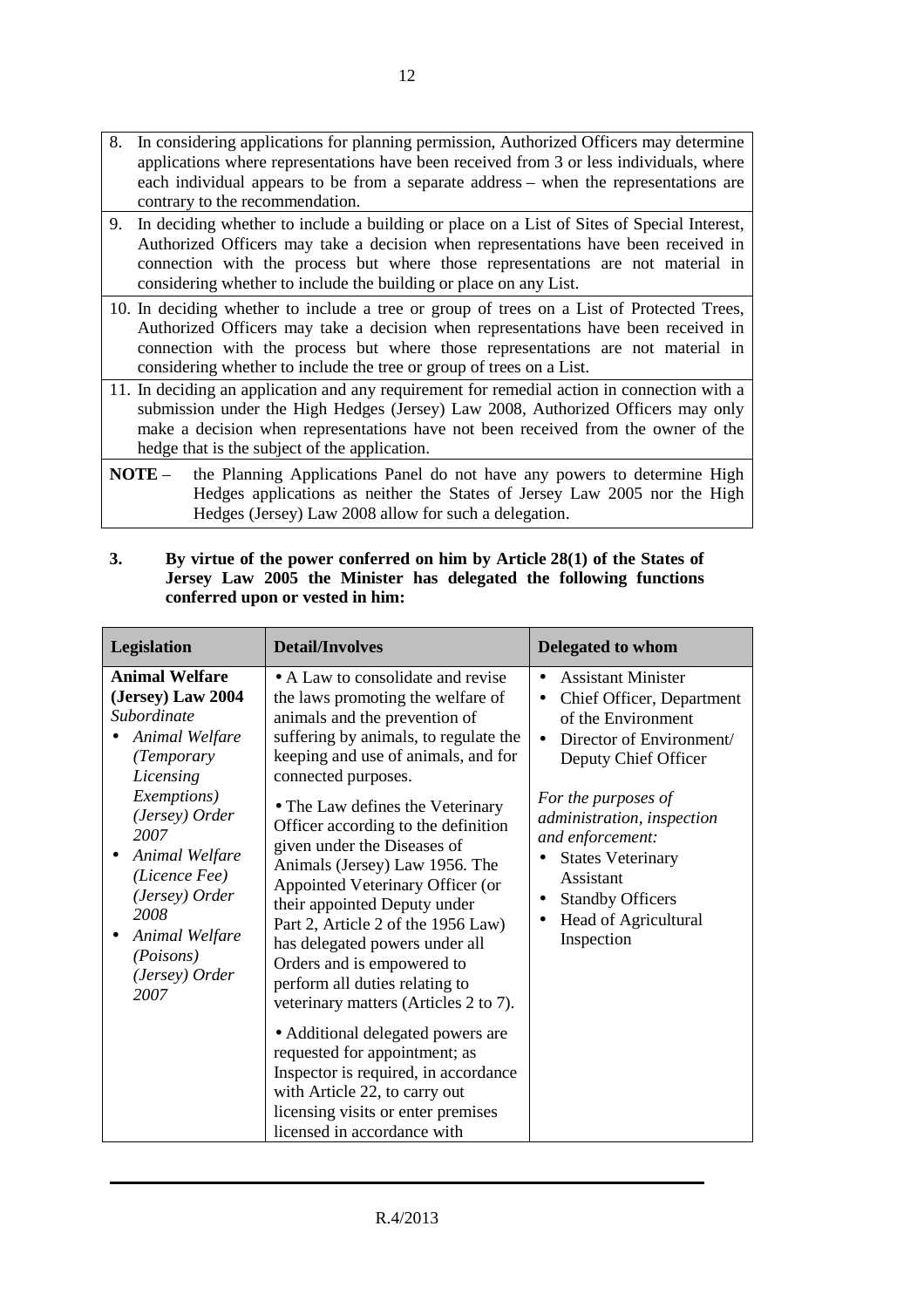| Legislation                                                                                                                                                                                                                                                               | <b>Detail/Involves</b>                                                                                                                                                                                                                                                                                                                                                                                                                                                                                                                                 | <b>Delegated to whom</b>                                                                                                                                                                                                                                                                                                                                                                                                                                                             |
|---------------------------------------------------------------------------------------------------------------------------------------------------------------------------------------------------------------------------------------------------------------------------|--------------------------------------------------------------------------------------------------------------------------------------------------------------------------------------------------------------------------------------------------------------------------------------------------------------------------------------------------------------------------------------------------------------------------------------------------------------------------------------------------------------------------------------------------------|--------------------------------------------------------------------------------------------------------------------------------------------------------------------------------------------------------------------------------------------------------------------------------------------------------------------------------------------------------------------------------------------------------------------------------------------------------------------------------------|
|                                                                                                                                                                                                                                                                           | Articles 14 or 15 of the Law.<br>The Animal Welfare (Jersey) Law<br>2004 to restrict the powers of an<br>inspector appointed under<br>Article 22, prohibiting them from<br>exercising functions in relation to<br>licensing if the licensed activity is<br>also undertaken by the inspector or<br>his/her employers.                                                                                                                                                                                                                                   |                                                                                                                                                                                                                                                                                                                                                                                                                                                                                      |
| <b>Agricultural Land</b><br>(Control of Sales<br>and Leases)<br>(Jersey) Law 1974                                                                                                                                                                                         | • A Law to control sales and leases<br>of agricultural land.<br>Delegated powers are requested<br>$under -$<br>• Article $2$ – The issuing of<br>consents and permissions on<br>agricultural land at the point of sale<br>or leases using longstanding terms<br>of reference. Decisions not within<br>the terms of reference are referred<br>to the Minister.                                                                                                                                                                                          | <b>Assistant Minister</b><br>$\bullet$<br>Chief Officer,<br>$\bullet$<br>Department of the<br>Environment<br>Director of Environment/<br>Deputy Chief Officer<br>Director of Environmental<br>$\bullet$<br>Management and Rural<br>Economy<br>Land and Horticultural<br>Development Manager<br>Land Controls and<br>$\bullet$<br>Planning Officer.<br>Projects and Compliance<br>$\bullet$<br>Officer (for monitoring<br>and enforcement)                                            |
| <b>Agricultural</b><br><b>Marketing (Jersey)</b><br><b>Law 1953</b><br>Subordinate<br>Export of<br>Agricultural<br>Produce (Jersey)<br>Order 1972<br>Potatoes<br>(Precautions<br>against Blight)<br>(Jersey) Order<br>1961<br>Export of<br>Flowers (Jersey)<br>Order 1972 | • A Law to provide for the control<br>of the marketing of agricultural<br>produce by control of production<br>and by other means, to empower<br>the States to approve schemes for<br>this purpose and to provide for<br>other matters incidental thereto.<br>• Delegated powers are requested<br>for the administration, inspection<br>and enforcement for the 3 pieces of<br>subordinate legislation to ensure<br>that export produce adheres to<br>certain standards and that crops are<br>disease-free. This allows Jersey to<br>trade with Europe. | <b>Assistant Minister</b><br>$\bullet$<br>Chief Officer, Department<br>$\bullet$<br>of the Environment<br>Director of Environment/<br>$\bullet$<br>Deputy Chief Officer<br><b>Assistant Director -</b><br><b>Environmental Protection</b><br>Director of Environmental<br>Management and Rural<br>Economy<br>For the purposes of<br>administration, inspection<br>and enforcement:<br>Head of Agricultural<br>$\bullet$<br>Inspection<br><b>Agricultural Inspectors</b><br>$\bullet$ |
| <b>Animals (Trapping)</b><br>(Jersey) Law 1961<br>Subordinate<br><b>Spring Traps</b><br>(Approval)<br>(Jersey) Order<br>1996                                                                                                                                              | • A Law to define approved traps<br>and to regulate and enforce their<br>appropriate use.                                                                                                                                                                                                                                                                                                                                                                                                                                                              | <b>Assistant Minister</b><br>$\bullet$<br>Chief Officer, Department<br>$\bullet$<br>of the Environment<br>Director of Environment/<br>$\bullet$<br>Deputy Chief Officer<br>Principal Ecologist<br><b>States Veterinary Officer</b>                                                                                                                                                                                                                                                   |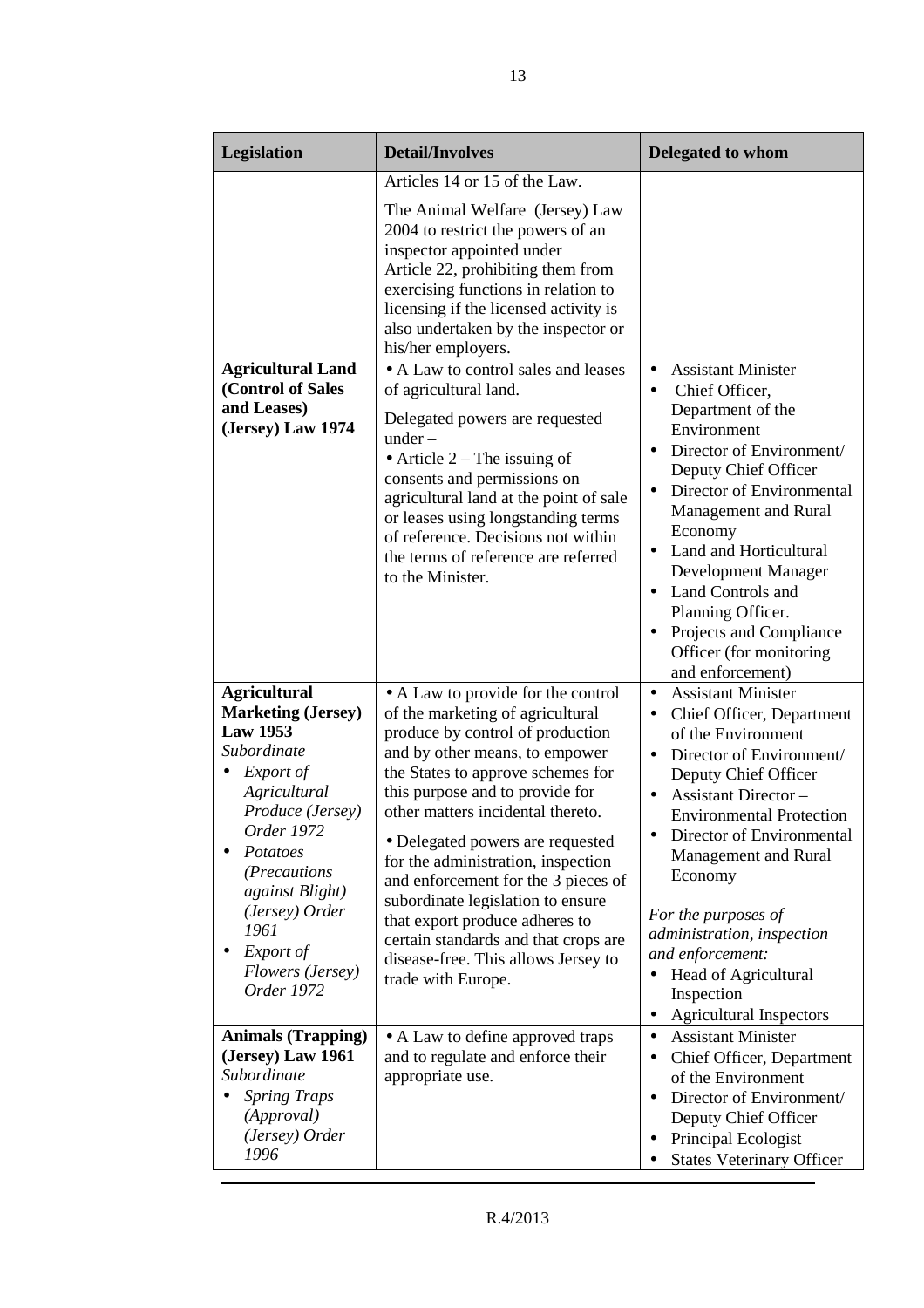| Legislation                                                                                                                                                                                                                                                                                             | <b>Detail/Involves</b>                                                                                                                                                                                                                                                                                                                                                                                                                                                                                                                                                                                                                                                                                                                                                                                                                                                                                                                                | Delegated to whom                                                                                                                                                                                                                                                                                                                                                                                                 |
|---------------------------------------------------------------------------------------------------------------------------------------------------------------------------------------------------------------------------------------------------------------------------------------------------------|-------------------------------------------------------------------------------------------------------------------------------------------------------------------------------------------------------------------------------------------------------------------------------------------------------------------------------------------------------------------------------------------------------------------------------------------------------------------------------------------------------------------------------------------------------------------------------------------------------------------------------------------------------------------------------------------------------------------------------------------------------------------------------------------------------------------------------------------------------------------------------------------------------------------------------------------------------|-------------------------------------------------------------------------------------------------------------------------------------------------------------------------------------------------------------------------------------------------------------------------------------------------------------------------------------------------------------------------------------------------------------------|
| <b>Small Ground</b><br>Vermin Traps<br>(Jersey) Order<br>1961                                                                                                                                                                                                                                           |                                                                                                                                                                                                                                                                                                                                                                                                                                                                                                                                                                                                                                                                                                                                                                                                                                                                                                                                                       |                                                                                                                                                                                                                                                                                                                                                                                                                   |
| <b>Artificial</b><br><b>Insemination of</b><br><b>Domestic Animals</b><br>(Jersey) Law 1952<br>Subordinate<br>Artificial<br>Insemination of<br>Domestic<br>Animals (Jersey)<br>Order 2008<br>Artificial<br>$\bullet$<br>Insemination of<br>Domestic<br>Animals (Bovine<br>Semen) (Jersey)<br>Order 2008 | • Licences to those wishing to<br>collect, store, distribute or sell the<br>semen from any male domestic<br>animal (Article 2).<br>• Licences to persons wishing to<br>import (other than cattle) or export<br>the embryos, ova or semen of<br>domestic animals and to export<br>(including cattle) as above<br>(Article 3).                                                                                                                                                                                                                                                                                                                                                                                                                                                                                                                                                                                                                          | <b>Assistant Minister</b><br>$\bullet$<br>• Chief Officer, Department<br>of the Environment<br>Director of Environment/<br>$\bullet$<br>Deputy Chief Officer<br><b>States Veterinary Officer</b><br>$\bullet$<br>For the purposes of<br>enforcement/inspection:<br><b>States Veterinary</b><br>Assistant<br><b>Head of Agricultural</b><br>$\bullet$<br>Inspection<br><b>Agricultural Inspectors</b><br>$\bullet$ |
| <b>Conservation of</b><br><b>Wildlife (Jersey)</b><br><b>Law 2000</b>                                                                                                                                                                                                                                   | • A Law to protect scheduled wild<br>animals and birds and their nest or<br>dens from death, damage or<br>disturbance.<br>Article 16 allows for the licensing<br>of normally prohibited activities<br>under Articles 6, 8, 9, 10, 11<br>and 15.<br>Prohibitions:<br>$\bullet$ 6 – Relating to dens and nests,<br>etc. of protected wild animals and<br>protected wild birds<br>$\bullet$ 8 – Keeping, etc. of protected<br>wild animals and protected wild<br>birds<br>$\bullet$ 9 – Certain methods of killing or<br>taking wild birds<br>$\bullet$ 10 – Certain methods of killing or<br>taking wild animals (no licences<br>have ever been issued for 9 and 10)<br>$\bullet$ 11 – Export of certain reptiles and<br>amphibians<br>• 15 – Release, etc. of imported<br>species (specifically includes<br>pheasants and partridges)<br>Licences may only be issued if the<br>thing to be done is for scientific,<br>research or educational purposes | <b>Assistant Minister</b><br>$\bullet$<br>Chief Officer, Department<br>$\bullet$<br>of the Environment<br>Director of Environment/<br>$\bullet$<br>Deputy Chief Officer<br>Director of Environmental<br>$\bullet$<br>Management and Rural<br>Economy<br>Principal Ecologist<br>For the purposes of<br>enforcement:<br>• Natural Environment<br>Officer<br>Research Ecologist                                      |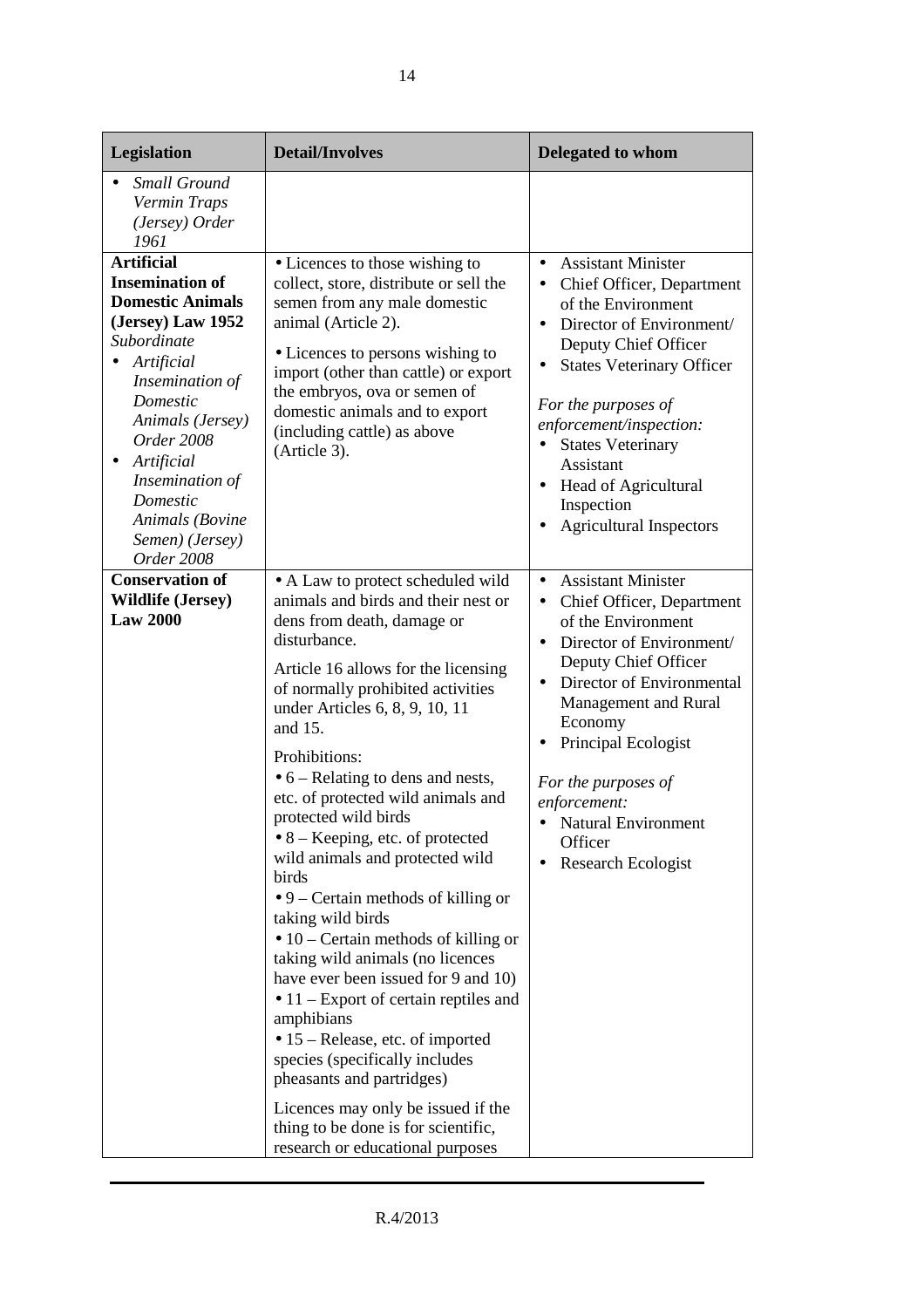| Legislation                                                                                                                                       | <b>Detail/Involves</b>                                                                                                                                                                                                                                                                                                                                                                                                                                  | <b>Delegated to whom</b>                                                                                                                                                                                                                                                                                          |
|---------------------------------------------------------------------------------------------------------------------------------------------------|---------------------------------------------------------------------------------------------------------------------------------------------------------------------------------------------------------------------------------------------------------------------------------------------------------------------------------------------------------------------------------------------------------------------------------------------------------|-------------------------------------------------------------------------------------------------------------------------------------------------------------------------------------------------------------------------------------------------------------------------------------------------------------------|
|                                                                                                                                                   | (e.g. ringing, marking, tracking);<br>preserving public health or public<br>or air safety; the re-introduction of<br>a species, the purpose of<br>conservation or the prevention of<br>the spread of diseases, preventing<br>serious damage to livestock and<br>crops, AND<br>'there is no other satisfactory<br>solution and that anything<br>authorized by the licence will<br>not be detrimental to the<br>survival of the population<br>concerned'. |                                                                                                                                                                                                                                                                                                                   |
|                                                                                                                                                   | • Delegated powers are also<br>required under Article 18 for<br>enforcement activities (Article 18)                                                                                                                                                                                                                                                                                                                                                     |                                                                                                                                                                                                                                                                                                                   |
| <b>Dangerous Wild</b><br><b>Animals (Jersey)</b><br><b>Law 1999</b>                                                                               | This Law provides a licensing<br>requirement to keep a scheduled<br>animal (Article 3).<br>• Administration of this Law is<br>delegated to the States Veterinary<br>Officer who will seek advice at<br>his/her discretion.<br>( <i>Note:</i> Only one licence has been<br>issued under the Law.)                                                                                                                                                        | <b>Assistant Minister</b><br>$\bullet$<br>Chief Officer, Department<br>of the Environment<br>Director of Environment/<br>Deputy Chief Officer<br><b>States Veterinary Officer</b><br>For the purposes of<br>enforcement/inspection:<br><b>States Veterinary</b><br>$\bullet$<br>Assistant<br>Head of Agricultural |
|                                                                                                                                                   |                                                                                                                                                                                                                                                                                                                                                                                                                                                         | Inspection<br><b>Agricultural Inspectors</b>                                                                                                                                                                                                                                                                      |
| <b>Diseases of Animals</b><br>(Jersey) Law 1956<br>Subordinate<br>Diseases of<br>Animals<br>(Approved<br>Disinfectants)<br>(Jersey) Order<br>1958 | • The Appointed Veterinary Officer<br>(under Part 2, Article 2 of the Law)<br>has delegated powers under all<br>Orders and is empowered to<br>perform all duties relating to<br>veterinary matters (Articles 2 to 7).<br>• Licences are issued under<br>delegated powers.                                                                                                                                                                               | <b>Assistant Minister</b><br>$\bullet$<br>Chief Officer, Department<br>٠<br>of the Environment<br>Director of Environment/<br>$\bullet$<br>Deputy Chief Officer<br>Director of Environmental<br>$\bullet$<br>Management and Rural<br>Economy                                                                      |
| Diseases of<br>Animals<br>(Importation of<br>Live Fish)<br>(Jersey) Order<br>1984<br>Importation of<br>Equine Animals<br>(Jersey) Order           | • The Minister is advised of the<br>outbreak of any notifiable disease.                                                                                                                                                                                                                                                                                                                                                                                 | For the purposes of<br>enforcement/inspection to<br>report information to SVO:<br><b>States Veterinary</b><br>Assistant<br>Head of Agricultural<br>$\bullet$<br>Inspection<br><b>Agricultural Inspectors</b><br><b>Standby Officers</b>                                                                           |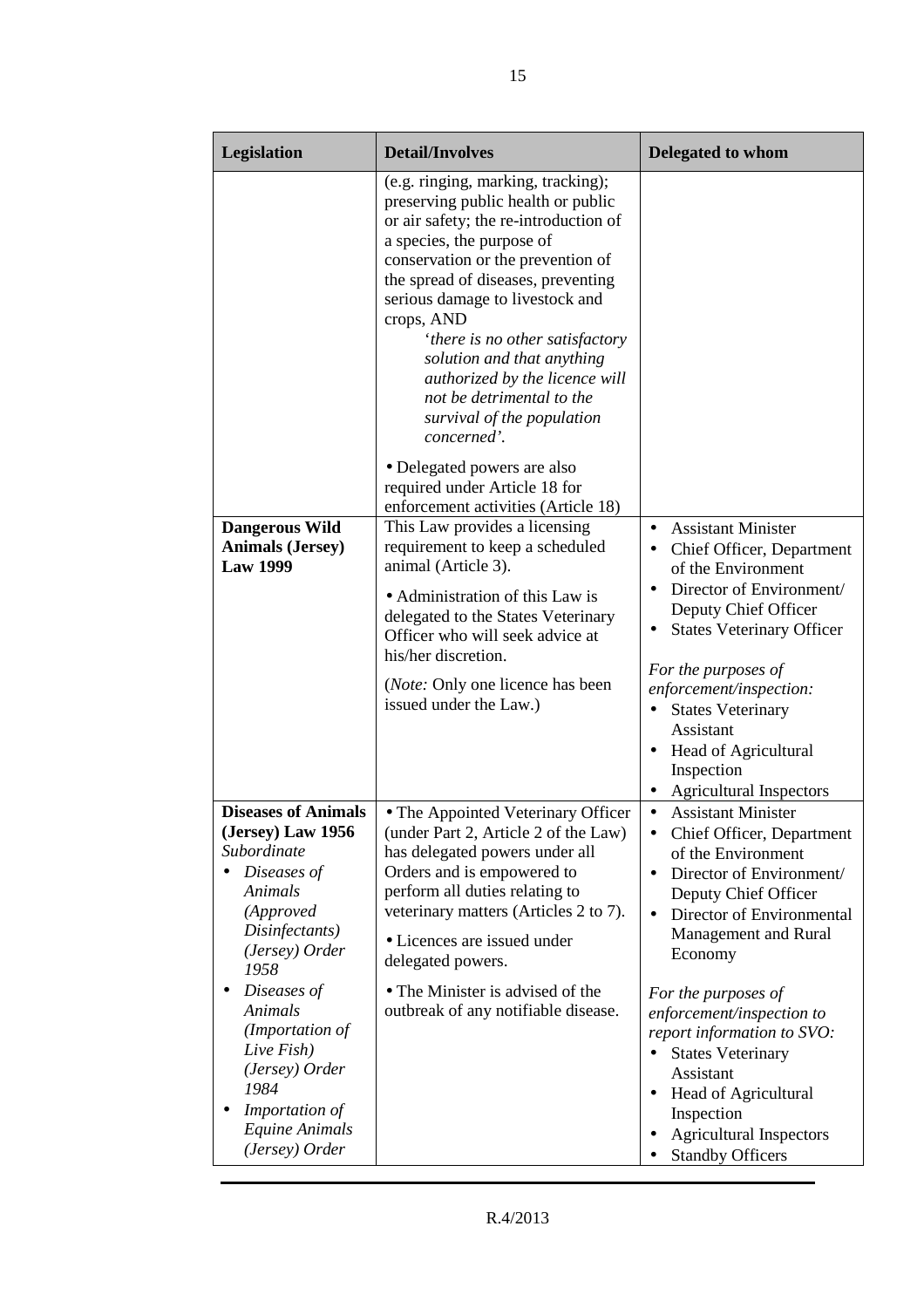| Legislation                                                                                                                                                                                                                                                                                                                                                                                                                                                                                                                                                                                                                                                                                                                                                                             | <b>Detail/Involves</b> | Delegated to whom                                                                                                                                                                                                                                                                          |
|-----------------------------------------------------------------------------------------------------------------------------------------------------------------------------------------------------------------------------------------------------------------------------------------------------------------------------------------------------------------------------------------------------------------------------------------------------------------------------------------------------------------------------------------------------------------------------------------------------------------------------------------------------------------------------------------------------------------------------------------------------------------------------------------|------------------------|--------------------------------------------------------------------------------------------------------------------------------------------------------------------------------------------------------------------------------------------------------------------------------------------|
| 1958<br>Importation of<br>٠<br>Equine Animals<br>(African Horse<br>Sickness)<br>(Prohibition)<br>(Jersey) Order<br>1961<br><b>Bee Diseases</b><br>$\bullet$<br>(Control)<br>(Jersey) Order<br>1992<br>Diseases of<br>$\bullet$<br>Animals (Bees)<br>(Jersey) Order<br>2003<br>Diseases of<br>$\bullet$<br>Animals<br>(Miscellaneous<br>Provisions)<br>(Jersey) Order<br>1958<br>Diseases of<br>$\bullet$<br>Animals (Waste<br>Foods) (Jersey)<br>Order 1958<br>Diseases of<br>$\bullet$<br>Animals (Welfare<br>in Transit)<br>(Jersey) Order<br>2001<br>Diseases of<br>Animals (Pigs,<br>Goats and Sheep<br>Registration,<br>Identification and<br>Movement)<br>(Jersey) Order<br>2007<br>Diseases of<br>$\bullet$<br>Animals (Rabies)<br>(Importation of<br>Mammals)<br>(Jersey) Order |                        | <b>Assistant Director -</b><br>$\bullet$<br><b>Environmental Protection</b><br>Dairy and Livestock<br>$\bullet$<br>Adviser<br><b>Horticultural Adviser</b><br>$\bullet$<br>Principal Ecologist<br>$\bullet$<br>Head of Plant Health<br>$\bullet$<br><b>Laboratory Manager</b><br>$\bullet$ |
| 2011<br>Diseases of<br>$\bullet$<br>Animals (Non-<br>Rabies)<br>(Importation of<br>Mammals)                                                                                                                                                                                                                                                                                                                                                                                                                                                                                                                                                                                                                                                                                             |                        |                                                                                                                                                                                                                                                                                            |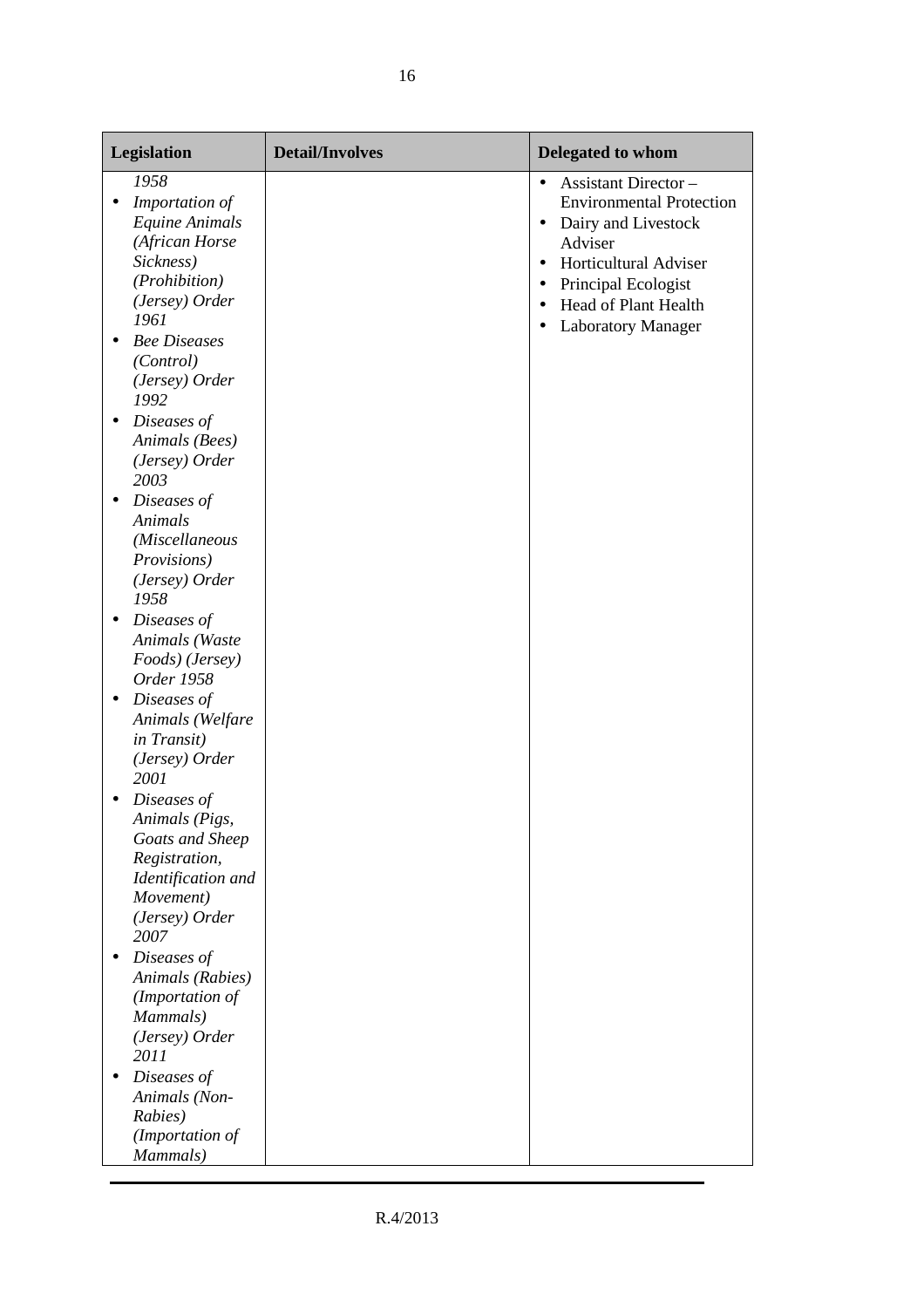| Legislation                                        | <b>Detail/Involves</b> | Delegated to whom |
|----------------------------------------------------|------------------------|-------------------|
| (Jersey) Order<br>2011<br>Diseases of<br>$\bullet$ |                        |                   |
| Animals                                            |                        |                   |
| (Importation of                                    |                        |                   |
| <b>Miscellaneous</b><br>Goods and                  |                        |                   |
| Animals) (Jersey)                                  |                        |                   |
| Order 2012                                         |                        |                   |
| <b>Notifiable Disease</b>                          |                        |                   |
| <b>Orders</b>                                      |                        |                   |
| Anthrax (Jersey)<br>$\bullet$<br>Order 1958        |                        |                   |
| Aujeszky's<br>$\bullet$                            |                        |                   |
| Disease (Jersey)<br>Order 1984                     |                        |                   |
| Diseases of<br>$\bullet$                           |                        |                   |
| Animals (Avian<br>Influenza)                       |                        |                   |
| (Jersey) Order                                     |                        |                   |
| 2005                                               |                        |                   |
| Diseases of<br>$\bullet$                           |                        |                   |
| Animals                                            |                        |                   |
| (Bluetongue)                                       |                        |                   |
| (Jersey) Order<br>2006                             |                        |                   |
| <b>Bovine</b><br>$\bullet$<br>Spongiform           |                        |                   |
| Encephalopathy                                     |                        |                   |
| (Jersey) Order                                     |                        |                   |
| 1988                                               |                        |                   |
| Cattle Plague<br>$\bullet$                         |                        |                   |
| (Jersey) Order                                     |                        |                   |
| 1958<br>Contagious                                 |                        |                   |
| <b>Abortion</b> (Jersey)                           |                        |                   |
| Order 1958                                         |                        |                   |
| Enzootic Bovine                                    |                        |                   |
| Leucosis Disease                                   |                        |                   |
| (Jersey) Order<br>1984                             |                        |                   |
| Epizootic<br>٠                                     |                        |                   |
| Lymphangitis                                       |                        |                   |
| (Jersey) Order<br>1958                             |                        |                   |
| Foot-and-Mouth<br>$\bullet$                        |                        |                   |
| Disease (Jersey)                                   |                        |                   |
| Order 1958<br>Fowl Pest                            |                        |                   |
|                                                    |                        |                   |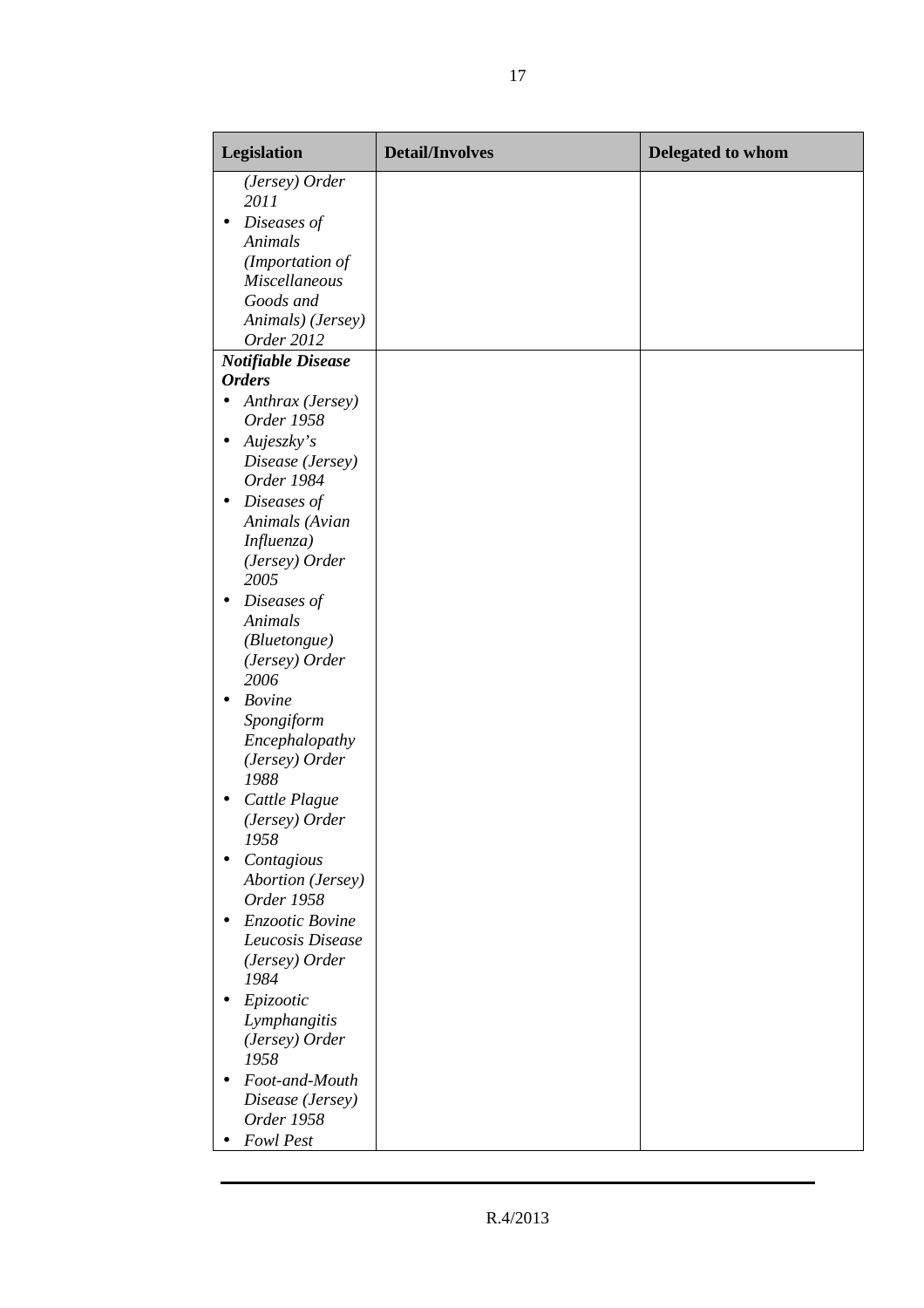| Legislation                                                         | <b>Detail/Involves</b> | Delegated to whom |
|---------------------------------------------------------------------|------------------------|-------------------|
| (Jersey) Order<br>1958<br>Fowl Typhoid<br>$\bullet$                 |                        |                   |
| (Jersey) Order<br>1959                                              |                        |                   |
| Glanders or<br>$\bullet$<br>Farcy (Jersey)<br>Order 1958            |                        |                   |
| Diseases of<br>$\bullet$<br>Animals<br>(Infectious<br><b>Bovine</b> |                        |                   |
| Rhinotracheitis)<br>(Jersey) Order<br>2012                          |                        |                   |
| Virus Hepatitis<br>(Jersey) Order<br>1958                           |                        |                   |
| Parasitic Mange<br>$\bullet$<br>(Jersey) Order<br>1958              |                        |                   |
| Pleuro-<br>٠<br>Pneumonia<br>(Jersey) Order<br>1958                 |                        |                   |
| Psittacosis<br>$\bullet$<br>(Jersey) Order<br>1958                  |                        |                   |
| Rabies (Control)<br>٠<br>(Jersey) Order<br>1976                     |                        |                   |
| Sheep-Pox<br>(Jersey) Order<br>1958                                 |                        |                   |
| Sheep Scab<br>$\bullet$<br>(Jersey) Order<br>1958                   |                        |                   |
| Swine Fever<br>$\bullet$<br>(Jersey) Order<br>1958                  |                        |                   |
| Swine Vesicular<br>$\bullet$<br>Disease (Jersey)<br>Order 1974      |                        |                   |
| <b>Teschen Disease</b><br>$\bullet$<br>(Jersey) Order<br>1975       |                        |                   |
| Tuberculosis<br>٠<br>(Jersey) Order<br>1958                         |                        |                   |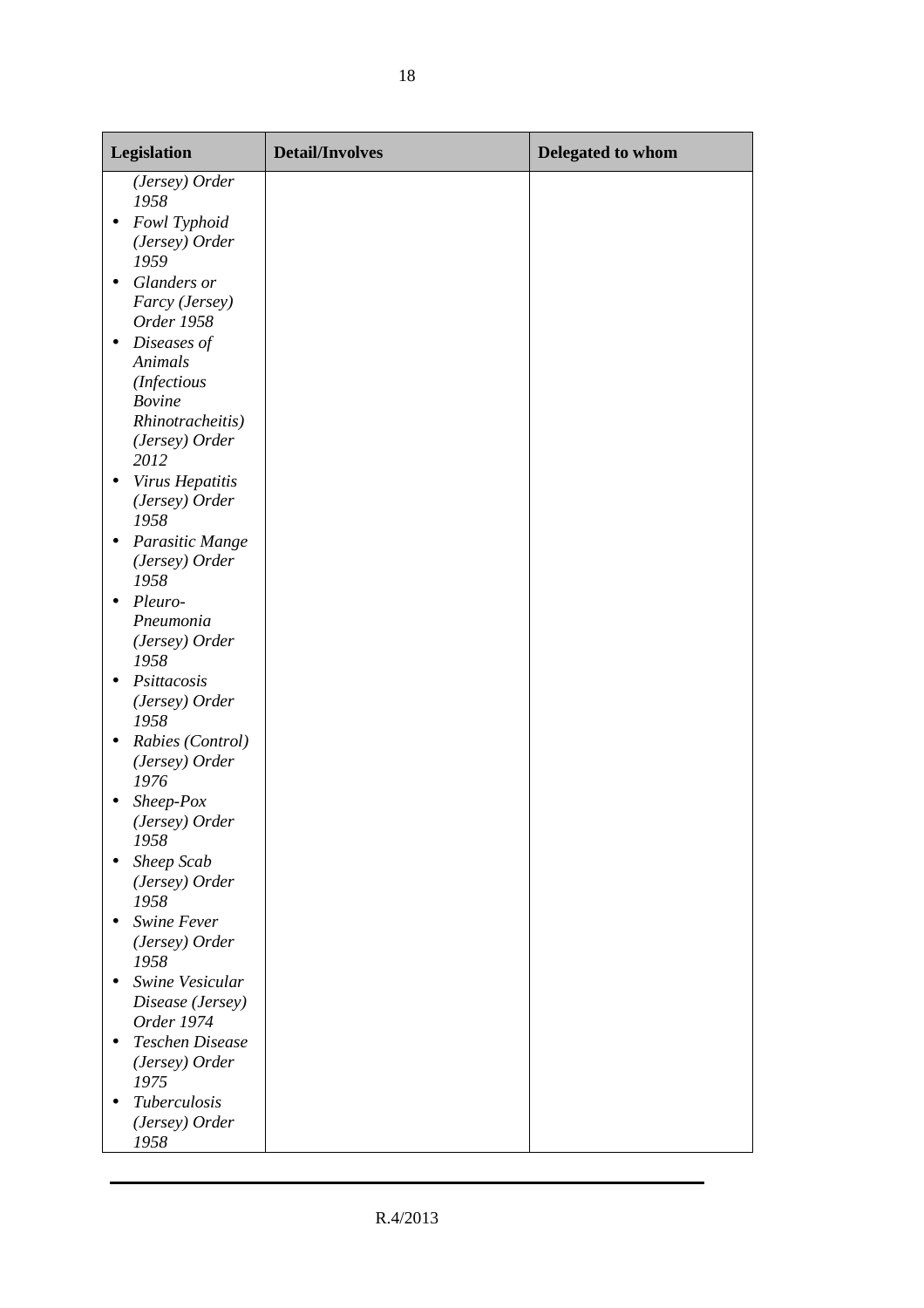| Legislation                                                                                                                                                                                                                                                    | <b>Detail/Involves</b>                                                                                                                                                                                                                                       | Delegated to whom                                                                                                                                                                                                                                                                                                                                                                                                                                                                                                                                 |
|----------------------------------------------------------------------------------------------------------------------------------------------------------------------------------------------------------------------------------------------------------------|--------------------------------------------------------------------------------------------------------------------------------------------------------------------------------------------------------------------------------------------------------------|---------------------------------------------------------------------------------------------------------------------------------------------------------------------------------------------------------------------------------------------------------------------------------------------------------------------------------------------------------------------------------------------------------------------------------------------------------------------------------------------------------------------------------------------------|
| <i>Warble Fly</i><br>(Jersey) Order<br>1984                                                                                                                                                                                                                    |                                                                                                                                                                                                                                                              |                                                                                                                                                                                                                                                                                                                                                                                                                                                                                                                                                   |
| <b>European</b><br><b>Communities</b><br>Legislation<br>(Implementation)<br>(Jersey) Law 1996<br>Subordinate<br><b>Fish Health</b><br>(Jersey)<br><b>Regulations 1999</b><br>Community<br>Provisions<br>(Mortality in<br>Oysters) (Jersey)<br>Regulations 2010 | • To ensure the health of<br>aquaculture animals and<br>aquaculture products in order to<br>prevent the spread of disease.<br>• Regulation, enforcement and<br>inspections are carried out by States<br>Veterinary Officer or his/her<br>assistants.         | <b>Assistant Minister</b><br>$\bullet$<br>Chief Officer, Department<br>$\bullet$<br>of the Environment<br>Director of Environment/<br>Deputy Chief Officer<br><b>States Veterinary Officer</b><br>For the purposes of<br>enforcement/inspection:<br><b>States Veterinary</b><br>$\bullet$<br>Assistant<br>Head of Agricultural<br>$\bullet$<br>Inspection<br><b>Agricultural Inspectors</b><br><b>Standby Officers</b><br>Senior Fisheries Inspector<br>Fisheries Officer –<br>Research and<br>Development<br>Sea Fisheries Officers<br>$\bullet$ |
| Community<br>Provisions<br>(Animal Feeding)<br>(Jersey)<br>Regulations 2005                                                                                                                                                                                    | • Regulations to ensure the<br>prevention, control and eradication<br>of certain transmissible spongiform<br>encephalopathies.<br>• Inspections and enforcement are<br>carried out by States Veterinary<br>Officer or his/her assistants.                    | <b>Assistant Minister</b><br>$\bullet$<br>Chief Officer, Department<br>$\bullet$<br>of the Environment<br>Director of Environment/<br>$\bullet$<br>Deputy Chief Officer<br><b>States Veterinary Officer</b><br>$\bullet$<br>For the purposes of<br>enforcement/inspection:<br><b>States Veterinary</b><br>Assistant<br><b>Head of Agricultural</b><br>$\bullet$<br>Inspection<br><b>Agricultural Inspectors</b>                                                                                                                                   |
| Pet Travel<br>Scheme (Jersey)<br>Regulations 2011                                                                                                                                                                                                              | • Regulate the movement of pet<br>animals arriving from outside the<br>British Islands entering Jersey from<br>a member State or a third country.<br>• Inspections and enforcement are<br>carried out by States Veterinary<br>Officer or his/her assistants. | <b>Assistant Minister</b><br>$\bullet$<br>Chief Officer, Department<br>$\bullet$<br>of the Environment<br>Director of Environment/<br>$\bullet$<br>Deputy Chief Officer<br>Director of Environmental<br>Management and Rural<br>Economy<br><b>States Veterinary Officer</b><br>For the purposes of<br>enforcement/inspection:                                                                                                                                                                                                                     |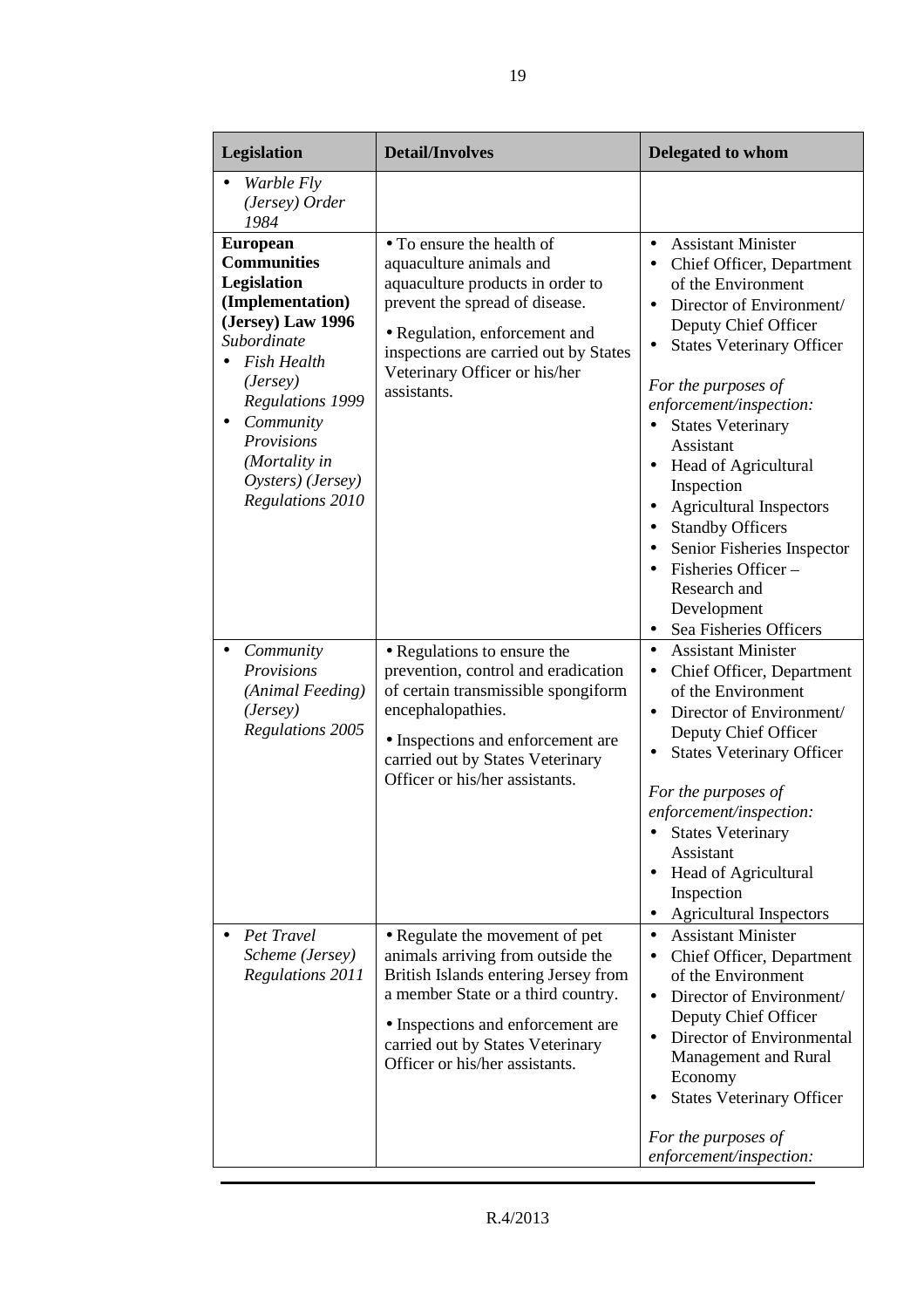| Legislation                                                                                                                                               | <b>Detail/Involves</b>                                                                                                                                                                                                                                                                                                                                                             | Delegated to whom                                                                                                                                                                                                                                                                                                                                                                                                                                                                                      |
|-----------------------------------------------------------------------------------------------------------------------------------------------------------|------------------------------------------------------------------------------------------------------------------------------------------------------------------------------------------------------------------------------------------------------------------------------------------------------------------------------------------------------------------------------------|--------------------------------------------------------------------------------------------------------------------------------------------------------------------------------------------------------------------------------------------------------------------------------------------------------------------------------------------------------------------------------------------------------------------------------------------------------------------------------------------------------|
|                                                                                                                                                           |                                                                                                                                                                                                                                                                                                                                                                                    | <b>States Veterinary</b><br>Assistant<br><b>Standby Officers</b><br>$\bullet$                                                                                                                                                                                                                                                                                                                                                                                                                          |
| European<br>Communities<br>Legislation<br>(Bluetongue)<br>(Jersey)<br><b>Regulations 2008</b>                                                             | • Regulate the controls, monitoring,<br>surveillance and restrictions on<br>movements of certain animals of<br>susceptible species in relation to<br>bluetongue.<br>• Inspections and enforcement are<br>carried out by States Veterinary<br>Officer or his/her assistants.                                                                                                        | <b>Assistant Minister</b><br>$\bullet$<br>Chief Officer, Department<br>$\bullet$<br>of the Environment<br>Director of Environment/<br>Deputy Chief Officer<br>Director of Environmental<br>Management and Rural<br>Economy<br><b>States Veterinary Officer</b><br>For the purposes of<br>enforcement/inspection:<br><b>States Veterinary</b><br>Assistant<br>• Standby Officers<br>Head of Agricultural<br>Inspection<br><b>Agricultural Inspectors</b><br>Dairy and Livestock<br>$\bullet$<br>Adviser |
| Community<br>$\bullet$<br>Provisions<br>(Bovine<br>Embryos)<br>(Jersey)<br><b>Regulations 2010</b>                                                        | • Regulates the trade in bovine<br>embryos with Member States and<br>controls the importation of bovine<br>embryos from third countries.<br>Approve embryo collection teams,<br>including laboratories, embryo<br>production teams and storage<br>facilities for trade.<br>• Inspections and enforcement are<br>carried out by States Veterinary<br>Officer or his/her assistants. | <b>Assistant Minister</b><br>$\bullet$<br>Chief Officer, Department<br>$\bullet$<br>of the Environment<br>Director of Environment/<br>$\bullet$<br>Deputy Chief Officer<br>Director of Environmental<br>Management and Rural<br>Economy<br><b>States Veterinary Officer</b><br>For the purposes of<br>enforcement/inspection:<br><b>States Veterinary</b><br>Assistant<br>Head of Agricultural<br>Inspection<br><b>Agricultural Inspectors</b><br>$\bullet$                                            |
| <b>Fertilisers and</b><br><b>Feeding Stuffs</b><br>(Jersey) Law 1950<br>Subordinate<br>Fertilizers and<br><b>Feeding Stuffs</b><br>(Jersey) Order<br>1972 | • A Law to make provision with<br>respect to the sale of fertilizers and<br>feeding stuffs in the Island and their<br>contents which must not have<br>animal extracts within them.                                                                                                                                                                                                 | <b>Assistant Minister</b><br>$\bullet$<br>Chief Officer, Department<br>$\bullet$<br>of the Environment<br>Director of Environment/<br>$\bullet$<br>Deputy Chief Officer<br>Director of Environmental<br>Management and Rural<br>Economy<br><b>States Veterinary Officer</b>                                                                                                                                                                                                                            |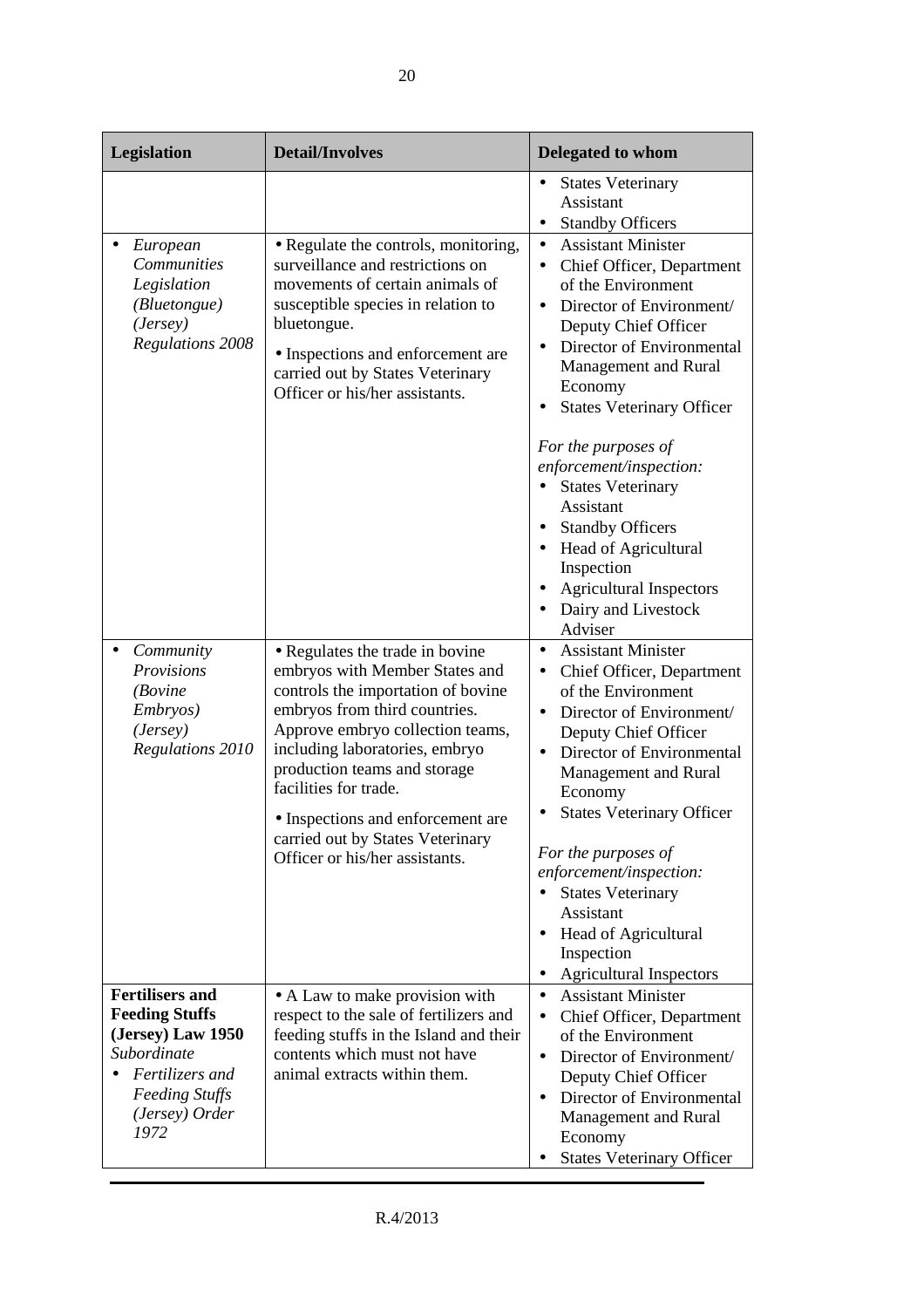| Legislation                                                                                                                                                                                                    | <b>Detail/Involves</b>                                                                                                                                                                                                                                                                                                                                                                                                                                                             | Delegated to whom                                                                                                                                                                                                                                                                                                                                                                                                                                                        |
|----------------------------------------------------------------------------------------------------------------------------------------------------------------------------------------------------------------|------------------------------------------------------------------------------------------------------------------------------------------------------------------------------------------------------------------------------------------------------------------------------------------------------------------------------------------------------------------------------------------------------------------------------------------------------------------------------------|--------------------------------------------------------------------------------------------------------------------------------------------------------------------------------------------------------------------------------------------------------------------------------------------------------------------------------------------------------------------------------------------------------------------------------------------------------------------------|
| <b>Food and</b><br><b>Environment</b><br><b>Protection Act 1985</b><br>(Jersey) Order<br>1987                                                                                                                  | • To authorize the issue of licences<br>for the deposit of substances at sea<br>(Article 5 of 1987 Order),<br>e.g. dredge spoil from maintenance<br>dredging of the harbours, burials at<br>sea.<br>• Detailed protocols establish the<br>procedures and fees for each class<br>of deposit, together with lists of<br>compulsory consultees.                                                                                                                                       | For the purposes of<br>enforcement/inspection:<br><b>States Veterinary</b><br>Assistant<br>Head of Agricultural<br>$\bullet$<br>Inspection<br><b>Agricultural Inspectors</b><br><b>Assistant Minister</b><br>$\bullet$<br>Chief Officer, Department<br>$\bullet$<br>of the Environment<br>Director of Environment/<br>$\bullet$<br>Deputy Chief Officer                                                                                                                  |
| <b>Pesticides (Jersey)</b><br><b>Law 1991</b><br>Subordinate<br>Pesticides<br>(Maximum<br>Residue Levels in<br>Food) (Jersey)<br>Order 1991<br>Pesticides<br>(General<br>Provisions)<br>(Jersey) Order<br>1991 | • To regulate the use of pesticides.<br>• Delegated powers are requested<br>for Article 4, which outlines the<br>enforcement provisions.                                                                                                                                                                                                                                                                                                                                           | <b>Assistant Minister</b><br>$\bullet$<br>Chief Officer, Department<br>$\bullet$<br>of the Environment<br>Director of Environment/<br>$\bullet$<br>Deputy Chief Officer<br>Director of Environmental<br>$\bullet$<br>Management and Rural<br>Economy<br>Director of Environmental<br>Protection<br>For the purposes of<br>enforcement:<br>Head of Agricultural<br>Inspection<br>Agricultural-<br><b>Environmental Specialists</b><br><b>Agricultural Inspectors</b><br>٠ |
| <b>Planning and</b><br><b>Building (Jersey)</b><br><b>Law 2002</b>                                                                                                                                             | • Permission to carry out activities<br>on SSI land (Article 55), e.g.<br>permission for the T.A. to carry out<br>exercises, utilities maintenance, etc.<br>• Permission to allow use of public<br>land by Clubs and Associations,<br>e.g. by the Jersey Rifle Club, who<br>close Les Landes SSI 6 times<br>annually for firing purposes.<br>• Provisional listing (for 3 months)<br>only) of SSIs under Article 53 in<br>the case of extreme threat to an area<br>of SSI quality. | <b>Assistant Minister</b><br>$\bullet$<br>Chief Officer, Department<br>$\bullet$<br>of the Environment<br>Director of Environment/<br>$\bullet$<br>Deputy Chief Officer<br>Director of Environmental<br>$\bullet$<br>Management and Rural<br>Economy<br>Principal Ecologist                                                                                                                                                                                              |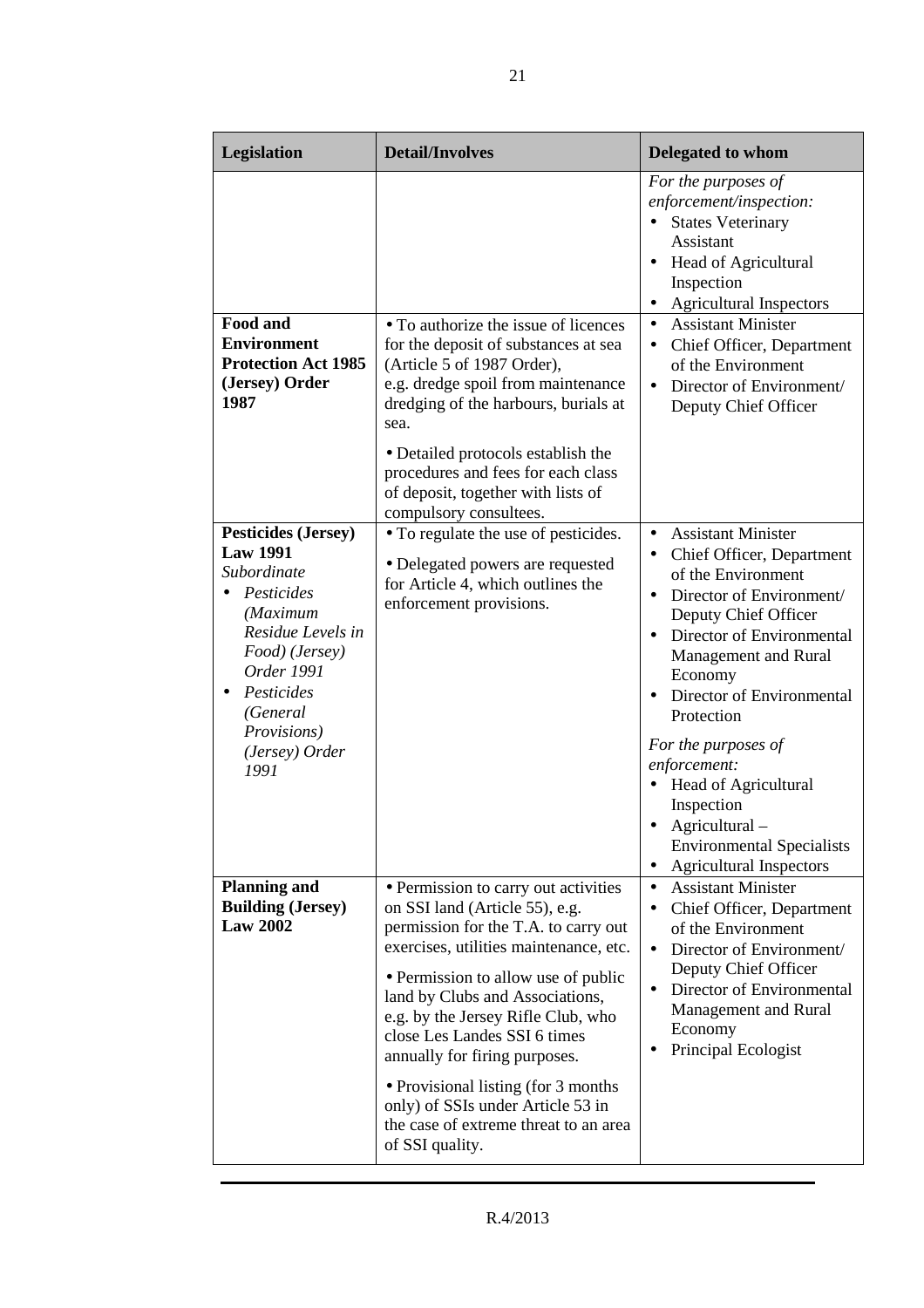| Legislation                                                                                                                                                                                                                             | <b>Detail/Involves</b>                                                                                                                                                                                                                                                                                                                                                                                                                                                    | <b>Delegated to whom</b>                                                                                                                                                                                                                                                                                                                                                                                                                                                                                                                                                                                                                                                                         |
|-----------------------------------------------------------------------------------------------------------------------------------------------------------------------------------------------------------------------------------------|---------------------------------------------------------------------------------------------------------------------------------------------------------------------------------------------------------------------------------------------------------------------------------------------------------------------------------------------------------------------------------------------------------------------------------------------------------------------------|--------------------------------------------------------------------------------------------------------------------------------------------------------------------------------------------------------------------------------------------------------------------------------------------------------------------------------------------------------------------------------------------------------------------------------------------------------------------------------------------------------------------------------------------------------------------------------------------------------------------------------------------------------------------------------------------------|
| <b>Plant Health</b><br>(Jersey) Law 2003<br>Subordinate<br><b>Stem and Bulb</b><br>Eelworm (Jersey)<br>Order 1971<br><b>Blight Disease</b><br>٠<br>(Jersey) Order<br>1982<br><b>Plant Health</b><br>$\bullet$<br>(Jersey) Order<br>2005 | • Issuance of plant passports –<br>Article 18 of the Plant Health<br>Order.<br>• Registration of growers,<br>propagators or traders (Article 19 of<br>the Plant Health Order) and keeping<br>of the register (Article 20 of the<br>Plant Health Order).<br>• Delegated powers are requested<br>for inspection and enforcement<br>functions under Articles 24-31 of<br>the Plant Health Order.<br>• Issuance of licences – Article 34<br>of the Plant Health Order.        | <b>Assistant Minister</b><br>$\bullet$<br>Chief Officer, Department<br>$\bullet$<br>of the Environment<br>Director of Environment/<br>$\bullet$<br>Deputy Chief Officer<br>Director of Environmental<br>$\bullet$<br>Management and Rural<br>Economy<br>Director Environmental<br>$\bullet$<br>Protection<br><b>Plant Pathologist</b><br>$\bullet$<br>Entomologist<br>$\bullet$<br>For the purposes of<br>enforcement/inspection<br>Head of Agricultural<br>$\bullet$<br>Inspection<br><b>Agricultural Inspectors</b><br>$\bullet$                                                                                                                                                               |
| <b>Protection of</b><br><b>Agricultural Land</b><br>(Jersey) Law 1964                                                                                                                                                                   | • This Law is to protect the<br>'spoilation' of agricultural land<br>from contamination, neglect the<br>removal of surface soil or any<br>misuse.<br>• Under Article $4(2)$ , consents and<br>permissions can be issued for<br>prohibited activities to be carried<br>out on agricultural land.<br>• For the purposes of inspection<br>and enforcement, delegated powers<br>of entry are requested (Article 3) as<br>are the powers to obtain<br>information (Article 5). | <b>Assistant Minister</b><br>$\bullet$<br>Chief Officer, Department<br>$\bullet$<br>of the Environment<br>Director of Environment/<br>$\bullet$<br>Deputy Chief Officer<br>Director of Environmental<br>Management and Rural<br>Economy<br>Horticultural Adviser<br>$\bullet$<br><b>Statutory Services Officer</b><br>$\bullet$<br>Principal Ecologist<br>$\bullet$<br>Land and Horticultural<br>$\bullet$<br>Development Manager<br>Land Controls and<br>$\bullet$<br>Planning Officer.<br>For the purposes of<br>enforcement/inspection/<br>obtain information<br>Head of Agricultural<br>$\bullet$<br>Inspection<br><b>Agricultural Inspectors</b><br>٠<br>Projects and Compliance<br>Officer |
| <b>Slaughter of</b><br><b>Animals (Jersey)</b><br><b>Law 1962</b>                                                                                                                                                                       | • The SVO issues slaughterers'<br>licences under delegated powers<br>(Article 4).<br>• The slaughterhouse is supervised<br>by the Superintendent (Article 2).                                                                                                                                                                                                                                                                                                             | <b>Assistant Minister</b><br>$\bullet$<br>Chief Officer, Department<br>of the Environment<br>Director of Environment/<br>$\bullet$<br>Deputy Chief Officer<br><b>States Veterinary Officer</b><br>$\bullet$                                                                                                                                                                                                                                                                                                                                                                                                                                                                                      |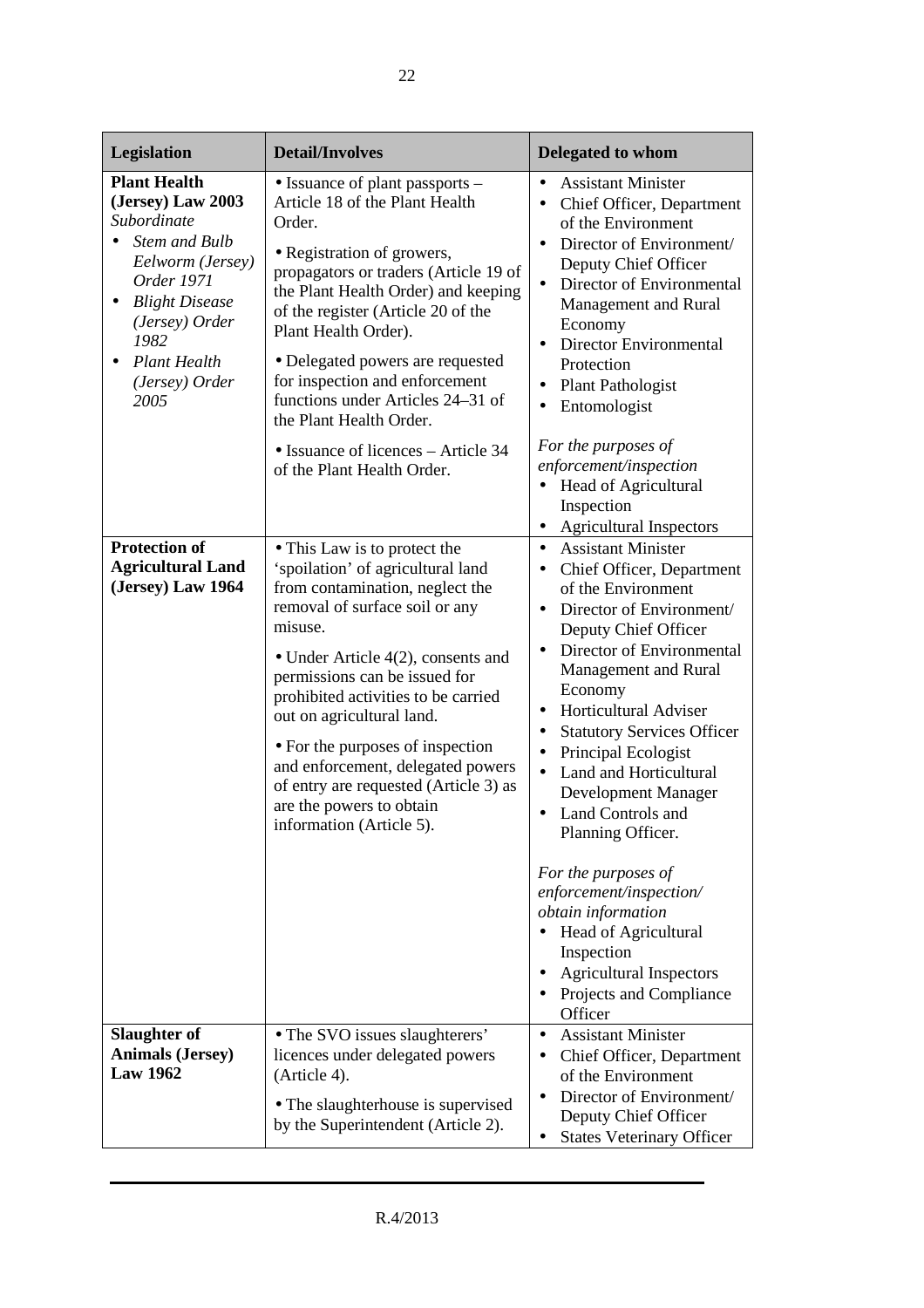| Legislation                                  | <b>Detail/Involves</b>                                                                                                                                                                                                                                                                                                                                                                                                                                                                                                                                                                                                                                                                                                                                                                                                                                                                                                                                                                                                                                                                                                                                                                                                                 | <b>Delegated to whom</b>                                                                                                                                                                                                                                                                                                                                                                                                                                                                                                                                     |
|----------------------------------------------|----------------------------------------------------------------------------------------------------------------------------------------------------------------------------------------------------------------------------------------------------------------------------------------------------------------------------------------------------------------------------------------------------------------------------------------------------------------------------------------------------------------------------------------------------------------------------------------------------------------------------------------------------------------------------------------------------------------------------------------------------------------------------------------------------------------------------------------------------------------------------------------------------------------------------------------------------------------------------------------------------------------------------------------------------------------------------------------------------------------------------------------------------------------------------------------------------------------------------------------|--------------------------------------------------------------------------------------------------------------------------------------------------------------------------------------------------------------------------------------------------------------------------------------------------------------------------------------------------------------------------------------------------------------------------------------------------------------------------------------------------------------------------------------------------------------|
| <b>Waste Management</b><br>(Jersey) Law 2005 | $\bullet$ A Law to:<br>1. Control the transboundary<br>shipment of wastes to, from, and<br>through Jersey.<br>2. Control the movements of<br>hazardous and healthcare wastes in<br>Jersey.<br>3. Allow for the licensing of waste<br>management facilities and the<br>registration of certain carriers in<br>Jersey.<br>• All administration of:<br>Part 1 - INTRODUCTORY<br>PROVISIONS (Articles 1 to 9)<br>Part 2 - ADMINISTRATION<br>(Articles $10$ to $22$ )<br>Part 3 - WASTE MANAGEMENT<br>WITHIN THE ISLAND<br>• Licensing of Operations (Articles<br>23 to 37)<br>· Registration of Waste Carriers<br>(Articles 38 to 48)<br>• Internal Movements (Articles 49<br>to $52)$<br>• Other Provisions (Articles 53 to<br>56).<br>Part 4 - TRANSBOUNDARY<br><b>MOVEMENTS OF WASTE</b><br>• Introductory Provisions (Articles<br>57 to 63)<br>• Export of Waste (Articles 64 to<br>67)<br>• Import of Waste (Articles 68 to<br>69)<br>• Waste in Transit (Articles 70 to<br>71)<br>• Illegal Traffic (Articles 72 to 75)<br>• Other Provisions (Articles 76 to<br>81)<br>Part 5 - ENFORCEMENT<br>(Articles 82 to 93)<br>Part 6 - OTHER PROVISIONS<br>(Articles 94 to 113)<br>Any further responsibilities under<br>Schedules 1 to 11. | <b>Assistant Minister</b><br>$\bullet$<br>Chief Officer, Planning<br>$\bullet$<br>and Environment<br>Director of Environment/<br>Deputy Chief Officer<br>Director of Environmental<br>$\bullet$<br>Protection<br>Head of Waste<br>$\bullet$<br>Regulation,<br><b>Environmental Protection</b><br>In addition for enforcement<br>(Part 5):<br><b>Environmental Protection</b><br>$\bullet$<br>Officers<br><b>Environmental Protection</b><br><b>Support Officer</b><br>Head of Agricultural<br>٠<br>Inspection<br><b>Agricultural Inspectors</b><br>$\bullet$ |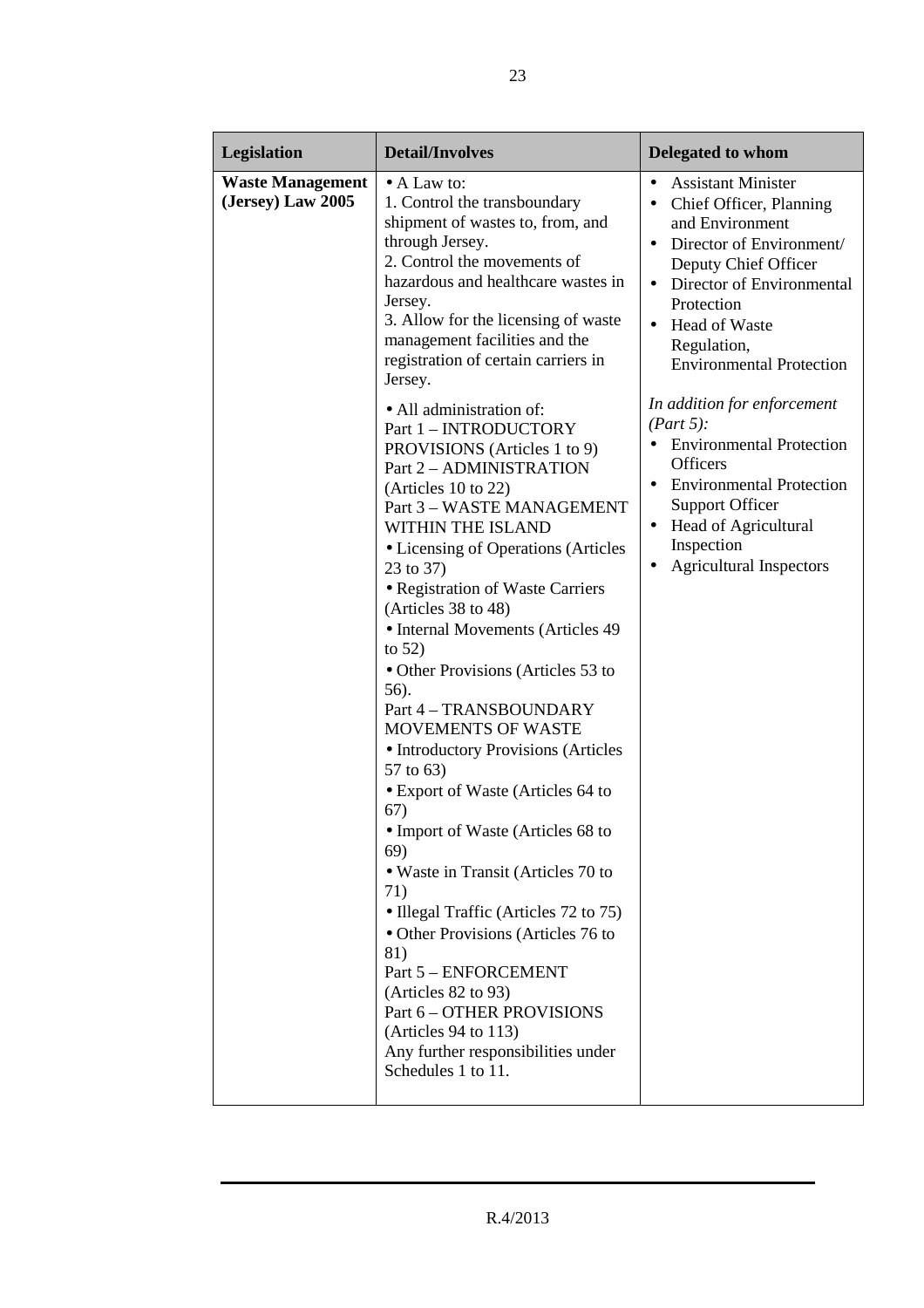| Legislation                                 | <b>Detail/Involves</b>                                                                                                                                                                                                                                                                                                                                                                                                                                                                                                                                                                                                                                                                                                                                                                                                                                                                                                                                                                                                                                                                                                                                                                                                                                                                                                                                                                                                                                                                                                                                                                                                                                                                                                    | <b>Delegated to whom</b>                                                                                                                                                                                                                                                                                                                                                                                                                                                                                                                                                                                                                                                                                                                    |
|---------------------------------------------|---------------------------------------------------------------------------------------------------------------------------------------------------------------------------------------------------------------------------------------------------------------------------------------------------------------------------------------------------------------------------------------------------------------------------------------------------------------------------------------------------------------------------------------------------------------------------------------------------------------------------------------------------------------------------------------------------------------------------------------------------------------------------------------------------------------------------------------------------------------------------------------------------------------------------------------------------------------------------------------------------------------------------------------------------------------------------------------------------------------------------------------------------------------------------------------------------------------------------------------------------------------------------------------------------------------------------------------------------------------------------------------------------------------------------------------------------------------------------------------------------------------------------------------------------------------------------------------------------------------------------------------------------------------------------------------------------------------------------|---------------------------------------------------------------------------------------------------------------------------------------------------------------------------------------------------------------------------------------------------------------------------------------------------------------------------------------------------------------------------------------------------------------------------------------------------------------------------------------------------------------------------------------------------------------------------------------------------------------------------------------------------------------------------------------------------------------------------------------------|
| <b>Water Pollution</b><br>(Jersey) Law 2000 | A Law to provide for the control of<br>pollution in Jersey waters, and the<br>implementing of provisions of the<br>Convention for the Protection of the<br>Marine Environment of the North-<br>East Atlantic; the monitoring and<br>the classification of waters; the<br>setting of quality objectives for<br>classified waters; administrative,<br>regulatory, preventive and remedial<br>measures; and related purposes.<br>· Delegated powers are requested<br>for the issuance of discharge<br>permits and the publishing of<br>notices and consultation before<br>considering applications relating to<br>Discharge Permits (Article 10).<br>• Special regard to the issuance of<br>discharge permits will be given<br>relating to high risk substances<br>(Article $19(1)$ ).<br>• Consideration of Discharge<br>Permits (Article 21).<br>• Conditions attached to Discharge<br>permits (Article 22).<br>• Procedure for varying or revoking<br>Discharge Permits (Article 23).<br>• Procedure for suspension of<br>Discharge Permits (Article 24).<br>• Consideration of transfer of<br>Discharge permits (Article 25).<br>• Procedure for notification of<br>decisions relating to Discharge<br>Permits (Article 27; with the<br>exception of paragraph $(1)(c)$ ).<br>Delegated powers are requested for<br>the purposes of enforcement (under<br>Article 29) and -<br>• Access to documents relevant to<br>Law (Article 34);<br>• Requirement to produce<br>information relating to potentially<br>polluting matter (Article 35);<br>• Requirement for precautions to be<br>taken to prevent pollution<br>(Article 36);<br>• Requirement for polluters to<br>eliminate and remediate pollution<br>(Article 37); | <b>Assistant Minister</b><br>Chief Officer, Department<br>$\bullet$<br>of the Environment<br>Director of Environment/<br>$\bullet$<br>Deputy Chief Officer<br>Director of Environmental<br>Protection<br>In addition for enforcement<br>(Article 29)<br><b>Environmental Protection</b><br>$\bullet$<br>Officer<br><b>Head of Waste</b><br>Regulation,<br><b>Environmental Protection</b><br>Agricultural-<br>$\bullet$<br><b>Environmental Specialist</b><br><b>Environmental Protection</b><br>$\bullet$<br>Assistant<br><b>Environmental Protection</b><br>$\bullet$<br><b>Support Officer</b><br>Marine and Costal Officer<br>$\bullet$<br>Senior Fisheries Inspector<br>$\bullet$<br>Fisheries Officer-<br>Research and<br>Development |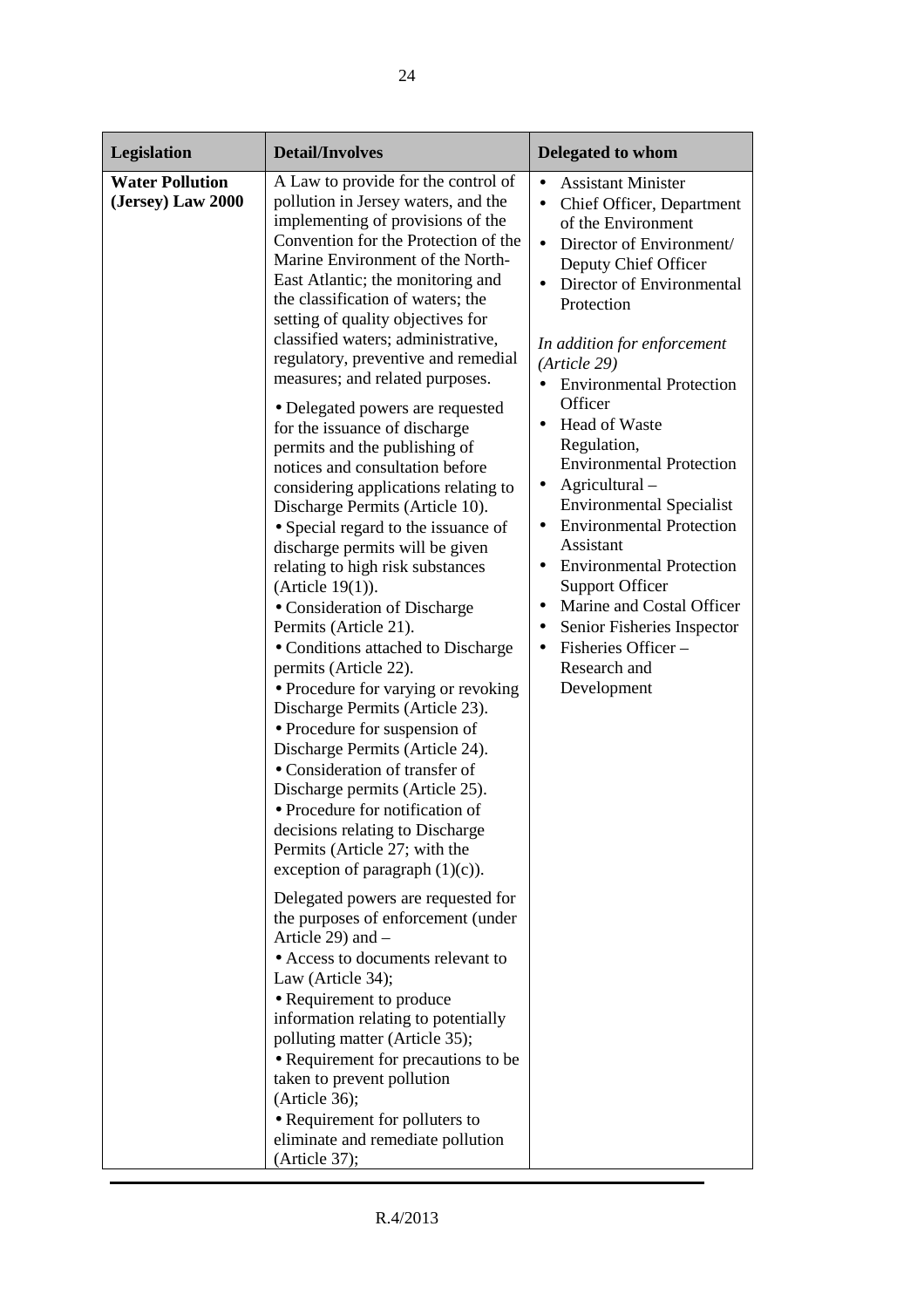| Legislation                                 | <b>Detail/Involves</b>                                                                                                                                                                                                                                                                                                   | <b>Delegated to whom</b>                                                                                                                                                                                                                                                                                                                                                                                   |
|---------------------------------------------|--------------------------------------------------------------------------------------------------------------------------------------------------------------------------------------------------------------------------------------------------------------------------------------------------------------------------|------------------------------------------------------------------------------------------------------------------------------------------------------------------------------------------------------------------------------------------------------------------------------------------------------------------------------------------------------------------------------------------------------------|
|                                             | • The procedure to be adopted in<br>respect of Articles 36-37<br>(Article 38);<br>• Ability of the Department to take<br>remedial action in respect of<br>Articles 36 and 37 (Article 39(1));<br>• Transitional provisions in respect<br>of Discharge Permits (Schedule 5).                                              |                                                                                                                                                                                                                                                                                                                                                                                                            |
| <b>Water (Jersey) Law</b><br>1972           | • Jersey Water must provide<br>'wholesome water' (Article 9).<br>• Enforcement of standards are<br>performed by officers.                                                                                                                                                                                                | <b>Assistant Minister</b><br>Chief Officer, Department<br>$\bullet$<br>of the Environment<br>Director of Environment/<br>Deputy Chief Officer<br>Director of Environmental<br>Protection<br>For the purposes of<br>enforcement:<br>• Environmental Protection<br>Officer<br><b>Environmental Protection</b><br><b>Support Officer</b>                                                                      |
| <b>Weeds (Jersey)</b><br><b>Law 1961</b>    | A Law to provide for preventing<br>the spreading of injurious weeds.<br>Delegated powers are requested for<br>enforcement activities to prevent<br>the spreading of injurious weeds<br>(Article 2) performed by the<br>Inspectorate.                                                                                     | <b>Assistant Minister</b><br>$\bullet$<br>Chief Officer, Planning<br>$\bullet$<br>and Environment<br>Director of Environment/<br>$\bullet$<br>Deputy Chief Officer<br>Director of Environmental<br>Management and Rural<br>Economy<br>*In addition for enforcement:<br>Director of Environmental<br>Protection<br><b>Head of Agricultural</b><br>$\bullet$<br>Inspection<br><b>Agricultural Inspectors</b> |
| <b>Water Resources</b><br>(Jersey) Law 2007 | A Law to provide for the<br>protection, management and<br>regulation of water resources in<br>Jersey; the promotion of the<br>conservation of the fauna and flora<br>that are dependent on inland waters<br>and of the habitats of such fauna<br>and flora to the extent that those<br>habitats are themselves dependent | <b>Assistant Minister</b><br>$\bullet$<br>Chief Officer, Department<br>٠<br>of the Environment<br>Director of Environment/<br>Deputy Chief Officer<br>Director of Environmental<br>$\bullet$<br>Protection<br><b>Head of Water Resources</b><br>$\bullet$<br>Hydrogeologist                                                                                                                                |